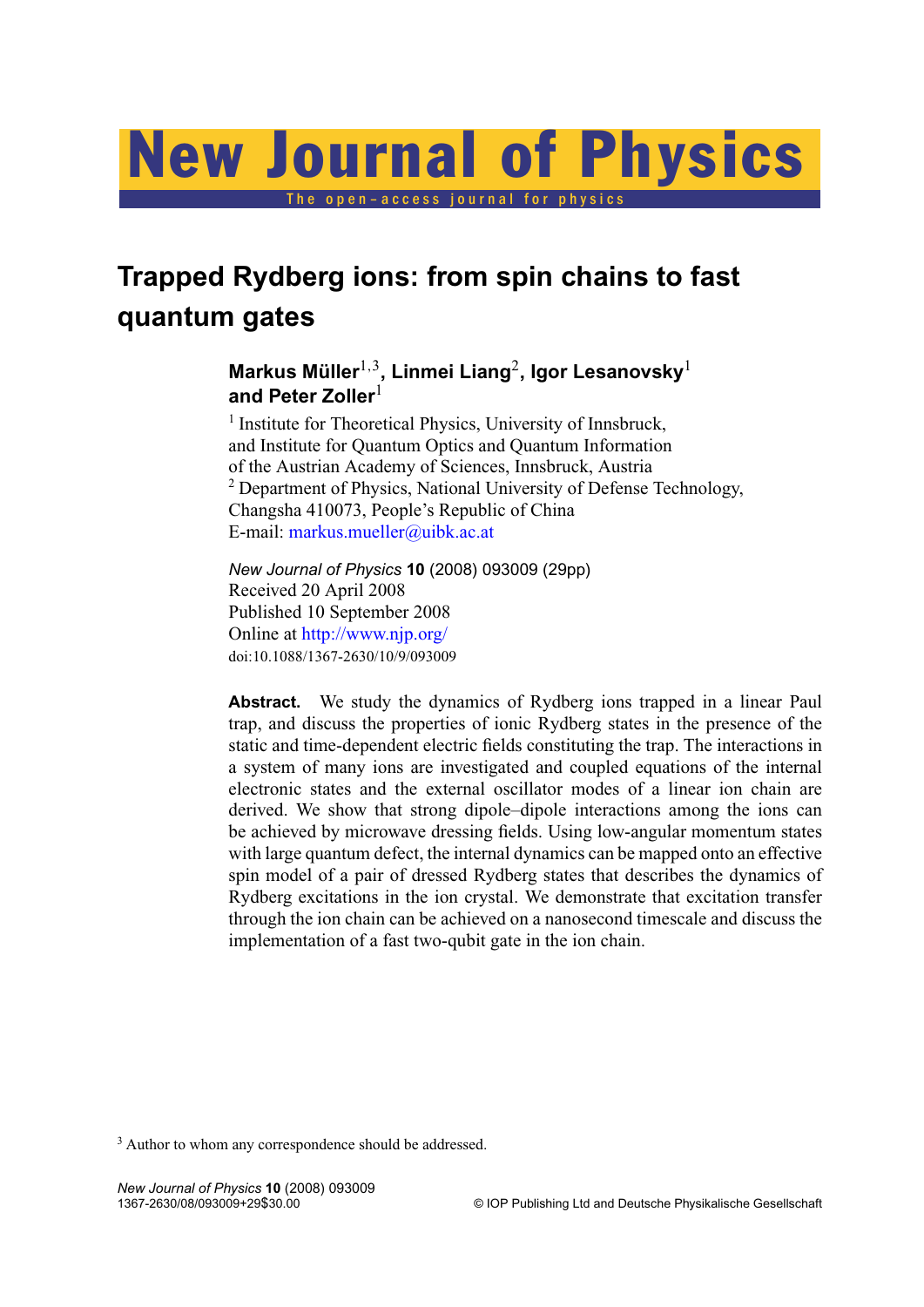#### **Contents**

|    | 1. Introduction                                                   |                                                                        | $\overline{2}$          |
|----|-------------------------------------------------------------------|------------------------------------------------------------------------|-------------------------|
| 2. | A single trapped Rydberg atom as a composite object               |                                                                        | $\overline{\mathbf{4}}$ |
|    | 2.1.                                                              |                                                                        | $\overline{4}$          |
|    |                                                                   |                                                                        | 6                       |
|    |                                                                   |                                                                        | 8                       |
|    |                                                                   | 2.4. Coupling between internal and external dynamics                   | 10                      |
|    | 11<br>3. Interacting trapped Rydberg ions                         |                                                                        |                         |
|    | 3.1.                                                              |                                                                        | 11                      |
|    |                                                                   |                                                                        | 13                      |
|    |                                                                   |                                                                        | 16                      |
|    | <b>3.4.</b>                                                       |                                                                        | 18                      |
|    |                                                                   | 3.5. Fast two-qubit quantum gates with Rydberg ions                    | 20                      |
|    |                                                                   | <b>4. Conclusions and outlook</b>                                      | 22                      |
|    | <b>Acknowledgments</b>                                            |                                                                        |                         |
|    | Appendix A. Residual entanglement of internal and external motion |                                                                        |                         |
|    | <b>Appendix B. Electronic losses and ionization</b>               |                                                                        |                         |
|    | Appendix C. Hamiltonian of N interacting Rydberg ions             |                                                                        |                         |
|    |                                                                   | Appendix D. Effective dipole moment of laser-dressed ground state ions | 26                      |
|    | <b>References</b>                                                 |                                                                        |                         |

#### **1. Introduction**

Rydberg states correspond to the infinite series of excited bound states in a Coulomb potential with large principal quantum number *n*. In view of their 'macroscopic' size,  $a_{\text{Ry}} \sim n^2 a_0$  with  $a_0$ the atomic Bohr radius, Rydberg states have remarkable properties, as reflected, for example, in their response to external static and time-dependent electric and magnetic fields [\[1\]](#page-27-0). While the single particle physics of Rydberg atoms has been the subject of intensive studies in the context of laser spectroscopy, recent interest has focused on exploiting the large and long-range interactions between laser-excited Rydberg atoms to manipulate the many-body properties of cold atomic ensembles. Examples include recent seminal experiments on frozen Rydberg gases obtained by laser excitation from cold atomic gases, demonstrating in particular a dipole-blockade mechanism [\[2\]](#page-27-0)–[\[7\]](#page-27-0), which in sufficiently dense gases prevents the excitation of ground-state atoms in the vicinity of a Rydberg atom, and proposals for fast two-qubit quantum gates between pairs of atoms in optical lattices [\[8\]](#page-27-0). Furthermore, Rydberg atoms have been proposed to serve as model systems for studying coherent transport of excitations [\[9\]](#page-27-0)—a mechanism that is of great importance for coherent energy transfer in biological systems, e.g. in light-harvesting complexes [\[10,](#page-27-0) [11\]](#page-27-0). While these investigations have so far concentrated on neutral atoms, we are interested below in describing the properties of laser-excited Rydberg ions stored in a Paul trap, in particular the interplay between trapping fields and Rydberg excitations, and the associated many-body interactions in a chain of cold trapped Rydberg ions.

Atomic ions can be stored in static and radiofrequency (RF) electric quadrupole fields constituting a Paul trap [\[12\]](#page-27-0), where for sufficiently low temperature they form a Wigner

2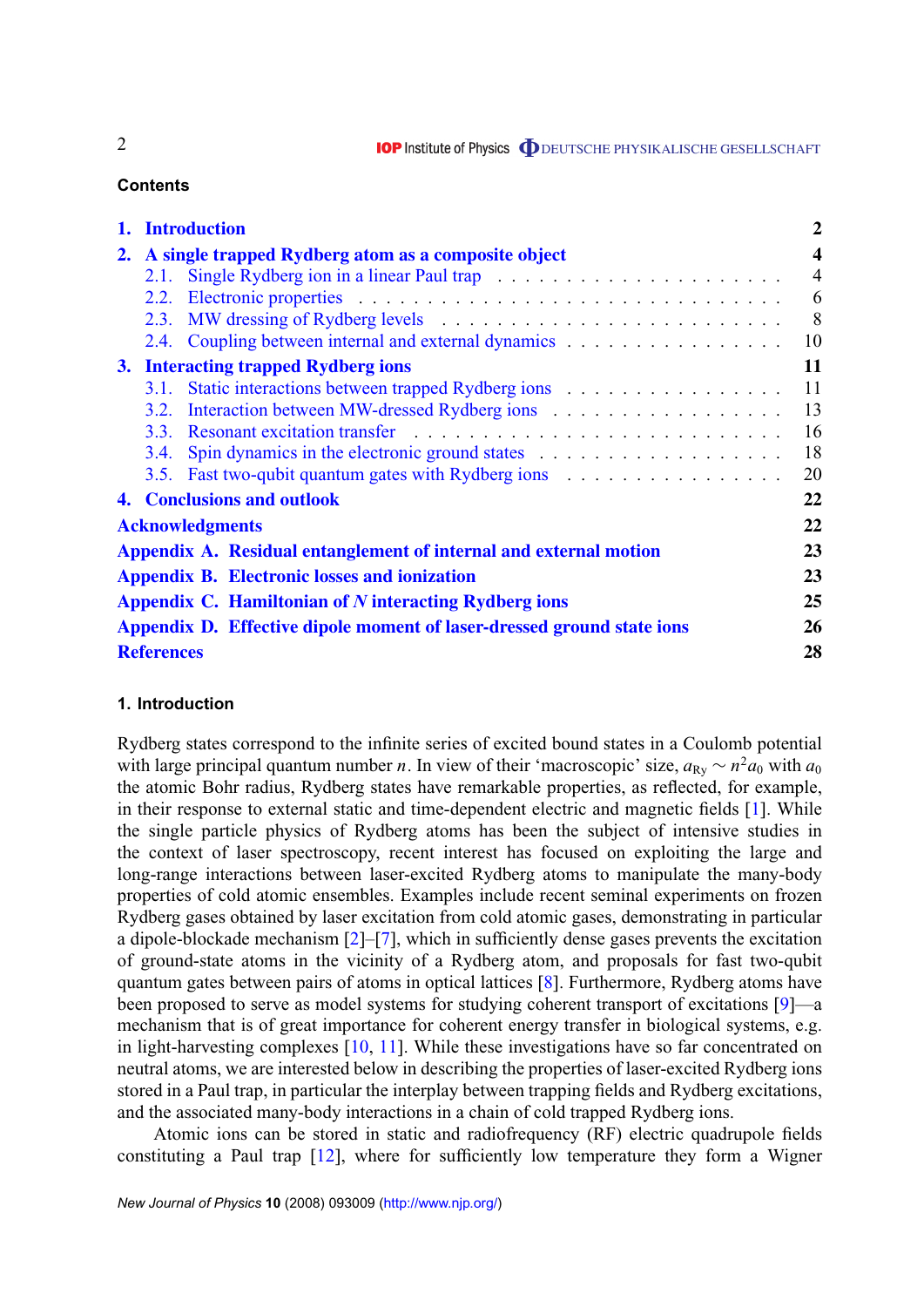

**Figure 1.** Typical length scales in a chain of cold Rydberg ions in a linear Paul trap. The external trapping frequency is in the order of megahertz (MHz) with a corresponding oscillator length  $x<sub>ho</sub>$  of approximately 10 nm. The interparticle spacing  $\zeta$ , set by the equilibrium between the Coulomb forces among the ions and the external confinement, is typically about  $5 \mu$ m. The third length scale is the size of the Rydberg orbit  $a_{\text{Rv}}$ . Due to the scaling proportional to the square of the principal quantum number *n* it can assume values in the order of 100 nm and therefore become significantly larger than  $x<sub>ho</sub>$ . In this regime the Rydberg ion cannot be considered as a point particle but rather as a composite object, and its internal structure must be taken into account.

crystal [\[13\]](#page-27-0)–[\[17\]](#page-27-0). By using laser cooling, the ions can be prepared in the vibrational ground states of the phonon modes of the crystal. Internal electronic states of the ions can be manipulated with laser light and entangled via the collective phonon modes. Here we consider a situation where ions initially prepared in their electronic ground state are excited with laser light to high-lying Rydberg states. In contrast with ions in low-lying electronic states, a Rydberg ion in a Paul trap must be understood as a *composite object*, where the Rydberg electron is bound by the Coulomb force to the doubly charged ion core, but both the Rydberg electron and the ion core move in the electric fields constituting the trapping potentials. This is reminiscent of the situation in which Rydberg atoms are confined by very tight magnetic traps [\[18,](#page-27-0) [19\]](#page-27-0). We are particularly interested in the parameter regime where the size of the Rydberg orbit  $a_{Rv}$  is larger than the localization length of the doubly charged ion core  $x<sub>ho</sub>$  around its equilibrium position, but still much smaller than the average distance  $\zeta$  between the ions in the Wigner crystal, i.e.  $x_{ho} < a_{Ry} \ll \zeta$  (see figure 1). Our goal is to provide a description of the interaction and quantum dynamics of such a one-dimensional (1D) string of Rydberg ions in a linear ion trap.

In comparison with neutral Rydberg atoms, a number of features and differences emerge for Rydberg ions in a Paul trap, which will be illuminated in the present work. First of all, the character of a Rydberg ion as a composite object gives rise to an intrinsic coupling of electronic and external motion in the presence of the electric trapping fields. This will be shown to result in renormalized trapping frequencies for Rydberg ions compared with their groundstate counterparts. Furthermore, the interaction among ions is not—as in the neutral case governed by the dipole–dipole force alone but also by the charge-charge, dipole–charge and charge–quadrupole interaction. The interplay of this rich variety of interactions among the ions and the external trapping fields will be analyzed.

In our study we focus on ionic Rydberg states with low angular momentum quantum number and correspondingly large quantum defect, and large fine structure splitting, as these states can be most simply described and most easily excited by laser light from electronic ground states. For typical ion trap parameters [\[12\]](#page-27-0), static dipolar and van der Waals interaction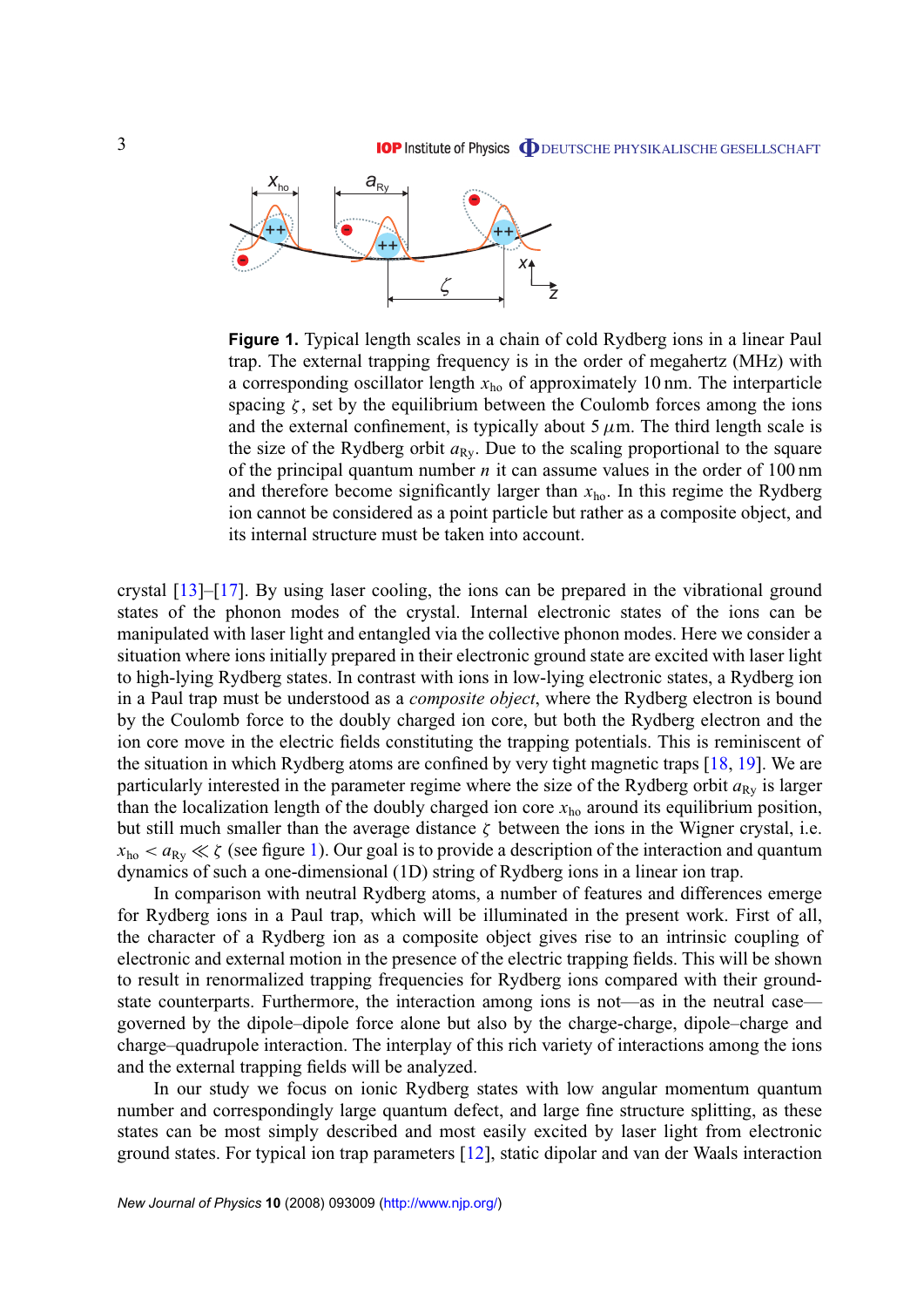<span id="page-3-0"></span>among ions in these Rydberg states is shown to be small compared with the energy scale set by the external trapping frequencies of the ions. Thus, in order to establish substantially stronger interactions, we employ additional microwave (MW) fields driving transitions between Rydberg states. This leads to large oscillating dipole moments, which result in remarkably strong controllable dipole–dipole interactions between the ions. Our findings show that for strong interactions the internal and external dynamics of the ion chain approximately decouple such that a 'frozen' Rydberg gas is formed. In this limit the Hamiltonian describing the electronic dynamics can be formulated in an effective spin- $\frac{1}{2}$  representation and involves resonant and offresonant dipole–dipole interaction terms with coupling strengths of the order of several hundred MHz. Based on this effective spin model, we demonstrate resonant excitation transfer on a nanosecond timescale from one end to the other of the ion chain. Moreover, we show that a two-qubit conditional phase gate between adjacent ions, based on the dipole–dipole interaction, can be realized on a timescale which is much shorter than both the external dynamics and the radiative lifetime of the Rydberg states involved.

This paper is organized as follows: in section 2, we derive the Hamiltonian of the coupled internal and external dynamics of a single Rydberg ion in a linear Paul trap. We analyze the effects of the trapping fields on the electronic properties of an ion excited to a Rydberg state, introduce MW-dressed Rydberg states and study the coupled electronic and external equations of motion within a Born–Oppenheimer approach. In section [3,](#page-10-0) we turn to the analysis of several trapped Rydberg ions, discuss the variety of interactions among the ions and derive the effective spin- $\frac{1}{2}$  Hamiltonian for the electronic dynamics in the ion chain. Finally, we illustrate the quantum dynamics of the system by studying resonant excitation transfer and present the fast two-qubit gate scheme.

#### **2. A single trapped Rydberg atom as a composite object**

#### *2.1. Single Rydberg ion in a linear Paul trap*

A combination of static and time-dependent electric fields can be employed to confine charged particles in a restricted region of space. The electric potential of a quadrupole field of a standard Paul trap can be written in the form

$$
\Phi_T(\mathbf{r}, t) = \alpha \cos(\omega t) \left[ x^2 - y^2 \right] - \beta \left[ x^2 + y^2 - 2z^2 \right],\tag{1}
$$

where  $\omega$  is the RF drive frequency. The electric field gradients  $\alpha$  and  $\beta$  are determined by the actual geometry of the experimental setup. In the present experiments, typical parameters are  $\alpha \sim 10^9$  V m<sup>-2</sup>,  $\beta \sim 10^7$  V m<sup>-2</sup> and  $\omega = 2\pi \times 10...$  100 MHz (for details see e.g. [\[12\]](#page-27-0)).

We are interested in the properties of Rydberg ions of alkali earth metals [\[20\]](#page-27-0) in an electric quadrupole trap. They possess a single valence electron with the remaining electrons forming closed shells [\[1\]](#page-27-0). For the description of such a system, one can employ an effective two-body approach in which the ion is modeled by a two-fold positively charged core (mass *M*, position  $\mathbf{r}_c$ ) and the valence electron (mass *m*, position  $\mathbf{r}_e$ ). The corresponding interaction (model-)potential depends on the relative coordinate  $\mathbf{r}_c - \mathbf{r}_e$  and also on the angular momentum state of the atom. The latter dependence accounts for the quantum defect—a lowering in the energy for low-angular-momentum states in which the valence electron probes the inner electronic shells. High-angular-momentum states (typically with angular momentum quantum number  $l > 5$ ) do not exhibit a significant quantum defect since here the valence electron is located far away from the ionic core thus experiencing a bare Coulomb potential.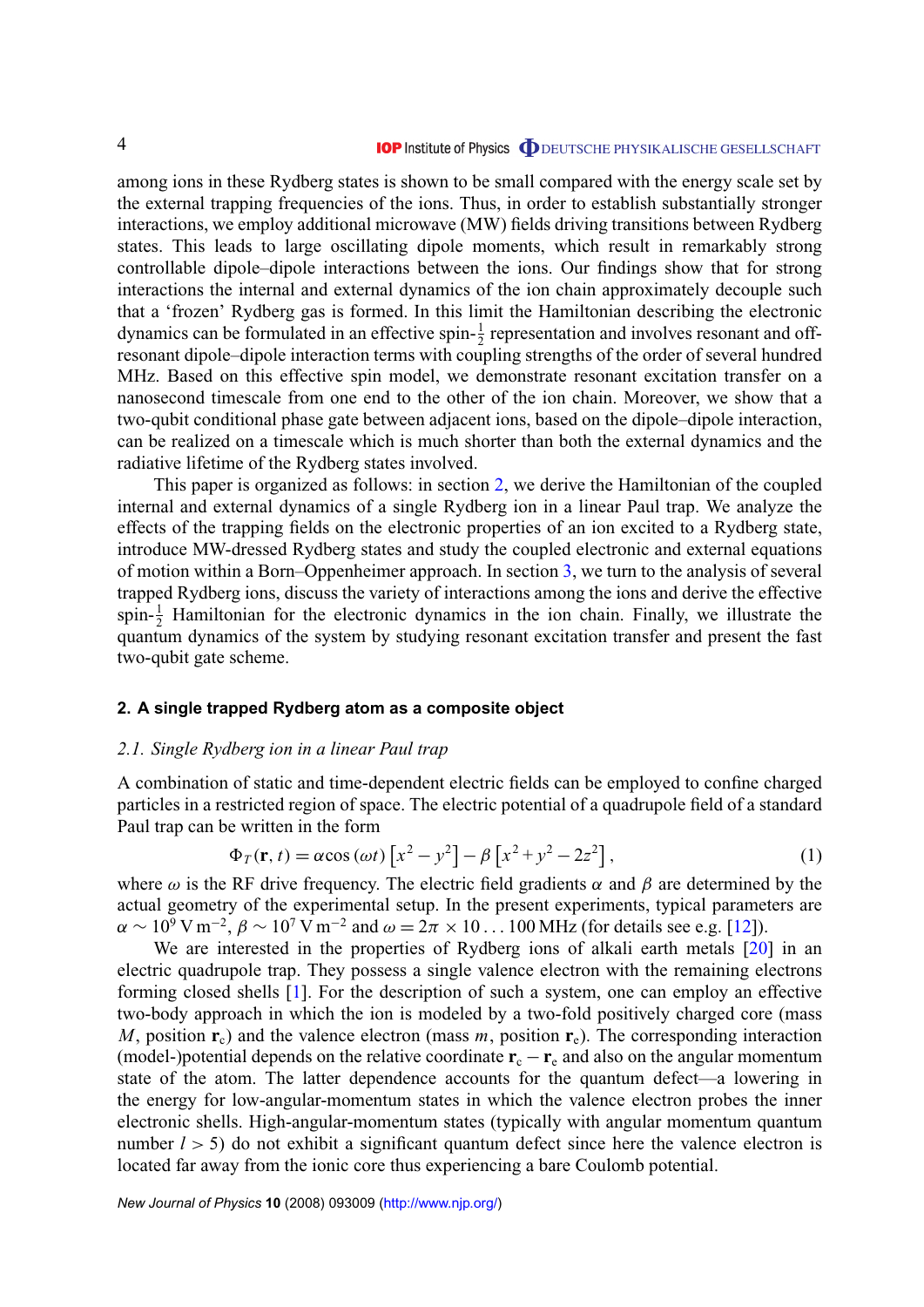<span id="page-4-0"></span>We now formulate the Hamiltonian of a single Rydberg ion in the presence of the electric potential of the Paul trap. We add a linear potential, corresponding to a time-dependent homogeneous electric field,  $\Phi_l(\mathbf{r}) = \mathbf{f}(t) \cdot \mathbf{r}$ , such that the combined electric potential reads  $\Phi(\mathbf{r}, t) = \Phi_T(\mathbf{r}, t) + \Phi_I(\mathbf{r}, t)$ . Below, we will employ this additional MW field to electronically couple different Rydberg states. This will allow us to generate large oscillating dipole moments, which give rise to strong dipole–dipole interactions among dressed Rydberg ions.

Writing the interaction potential between the valence electron and the atomic core as  $V(|\mathbf{r}_{e} - \mathbf{r}_{c}|)$  and taking into account the coupling of the individual charges to the electric potentials, we find

$$
H_{\text{lab}} = \frac{\mathbf{p}_{\text{c}}^2}{2M} + \frac{\mathbf{p}_{\text{e}}^2}{2m} + V(|\mathbf{r}_{\text{e}} - \mathbf{r}_{\text{c}}|) + 2e\Phi(\mathbf{r}_{\text{c}}, t) - e\Phi(\mathbf{r}_{\text{e}}, t) + H_{\text{FS}}.
$$
 (2)

The term  $H<sub>FS</sub>$  accounts for the spin–orbit coupling giving rise to the fine structure of electronic levels. Its effect will be discussed in the following subsection.

We introduce center of mass (CM)  $\mathbf{R} = (X, Y, Z)$  and relative coordinates  $\mathbf{r} = (x, y, z)$ according to

$$
\mathbf{r}_{\rm c} = \mathbf{R} - \frac{m}{M+m} \mathbf{r}, \qquad \mathbf{r}_{\rm e} = \mathbf{R} + \frac{M}{M+m} \mathbf{r}.
$$
 (3)

Exploiting that the nuclear mass is much larger than the electronic one and hence  $M \gg m$ , we have  $\mathbf{r}_c \approx \mathbf{R}$  and  $\mathbf{r}_e \approx \mathbf{R} + \mathbf{r}$ . Within this approximation the Hamiltonian becomes

$$
H = \frac{\mathbf{P}^2}{2M} + \frac{\mathbf{p}^2}{2m} + V(|\mathbf{r}|) + 2e\Phi(\mathbf{R}, t) - e\Phi(\mathbf{R} + \mathbf{r}, t) + H_{\text{FS}}
$$
  
\n
$$
= \frac{\mathbf{P}^2}{2M} + \frac{\mathbf{p}^2}{2m} + V(|\mathbf{r}|)
$$
  
\n
$$
+ e\left[\Phi(\mathbf{R}, t) - \frac{\partial \Phi(\mathbf{R}, t)}{\partial \mathbf{R}} \cdot \mathbf{r} - \frac{1}{2} \sum_{kl} x_k \frac{\partial^2 \Phi(\mathbf{R}, t)}{\partial X_k \partial X_l} x_l \right] + H_{\text{FS}}.
$$
 (4)

Corrections to this Hamiltonian scale with  $m/M$ , which is typically about  $10^{-5}$ .

In the case of ions in low-lying electronic states, the potential [\(1\)](#page-3-0) provides *static* confinement along the longitudinal (*z*-)direction. However, transversally at no instant of time is a confining potential present. One rather finds a periodically oscillating potential saddle centered at the origin of the coordinate system. Owing to the rapid periodic change of the confining and non-confining direction, however, the ions experience a ponderomotive potential that can provide transversal confinement [\[21\]](#page-27-0). In order to make this manifest, we transform into a frame which oscillates at the RF frequency  $\omega$  in the CM coordinate system. This is achieved by the unitary transformation

$$
U = U(\mathbf{R}, t) = \exp\left(-i\frac{e\alpha}{\hbar\omega} \left[X^2 - Y^2\right] \sin(\omega t)\right).
$$
 (5)

By applying this transformation to Hamiltonian (5), one obtains

$$
H' = UHU^{\dagger} + i\hbar \frac{\partial U}{\partial t}U^{\dagger} = H_{\text{CM}} + H_{\text{el}} + H_{\text{CM}-\text{el}} + H_{\text{mm}}
$$
(6)

with

$$
H_{\rm CM} = \frac{\mathbf{P}^2}{2M} + \frac{1}{2} M \omega_z^2 Z^2 + \frac{1}{2} M \omega_\rho^2 (X^2 + Y^2) , \qquad (7)
$$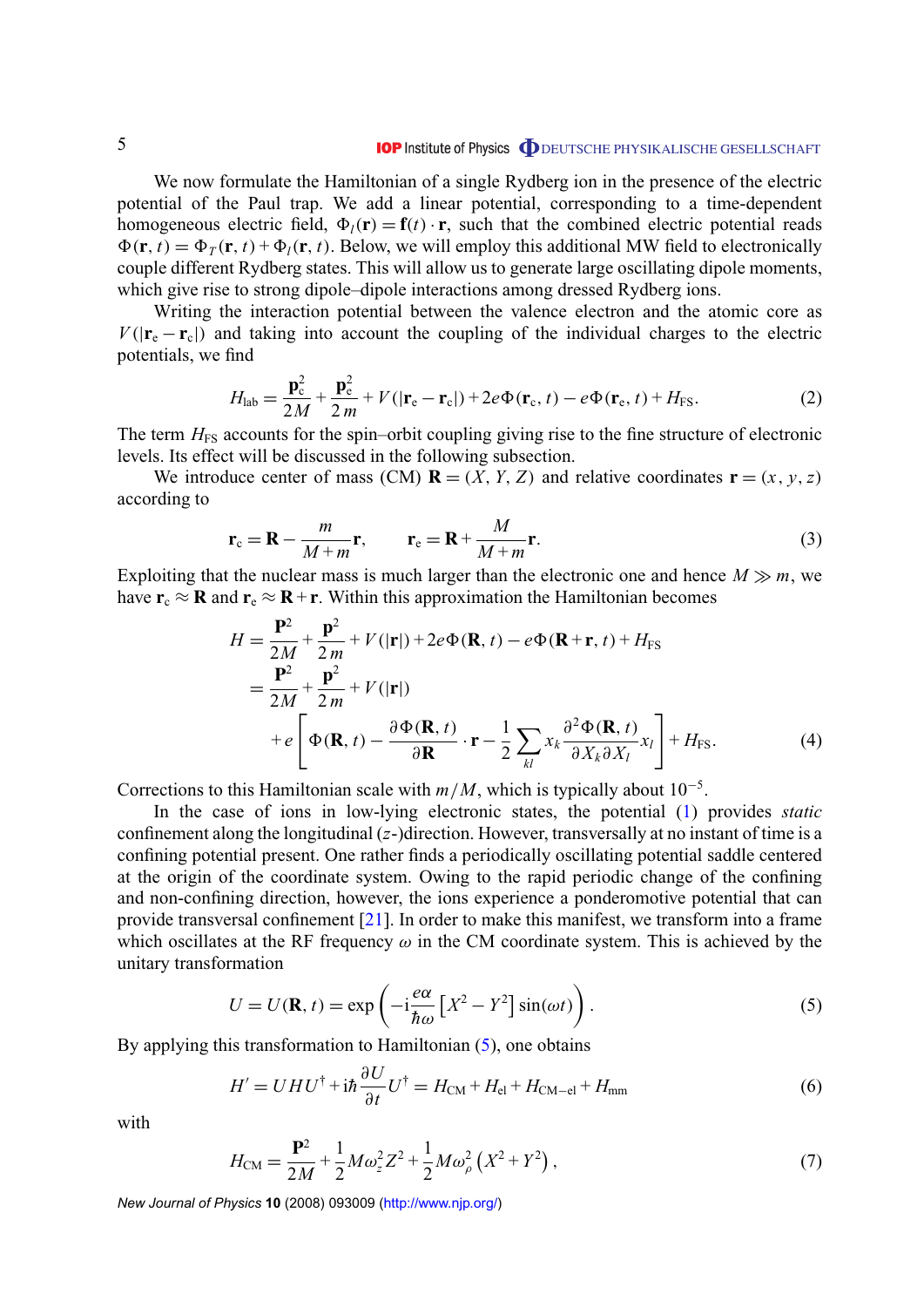<span id="page-5-0"></span>
$$
H_{\rm el} = \frac{\mathbf{p}^2}{2m} + V(|\mathbf{r}|) - e\Phi(\mathbf{r}, t) + H_{\rm FS},\tag{8}
$$

$$
H_{\text{CM}-\text{el}} = -2e\left[\alpha\cos(\omega t)\left(Xx - Yy\right) - \beta\left(Xx + Yy - 2Zz\right)\right],\tag{9}
$$

$$
H_{\text{mm}} = -\frac{2e\alpha}{M\omega}\sin(\omega t)\left(XP_x - YP_y\right) - \frac{e^2\alpha^2}{M\omega^2}(X^2 + Y^2)\cos(2\omega t) + e\mathbf{f}(t)\cdot\mathbf{R}.\tag{10}
$$

Here, *H*<sub>CM</sub> provides harmonic axial and transversal confinement of the CM motion with the corresponding trap frequencies  $\omega_z = 2 \sqrt{\frac{e\beta}{M}}$  $\frac{e\beta}{M}$  and  $\omega_{\rho} =$ √  $2\sqrt{\frac{e\alpha}{Mc}}$  $\frac{e\alpha}{M\omega}\big)^2 - \frac{e\beta}{M}$  $\frac{ep}{M}$ , which are of the order of a few MHz and satisfy  $\omega_\rho \gg \omega_z$ . For Ca<sup>+</sup> ions, an RF frequency  $\omega = 2\pi \times 15$  MHz and the gradient parameters  $\alpha = 10^6$  V m<sup>-2</sup> and  $\beta = 10^7$  V m<sup>-2</sup>, the axial and radial trap frequencies evaluate to  $\omega_z = 2\pi \times 1.56 \text{ MHz}$  and  $\omega_\rho = 2\pi \times 5.64 \text{ MHz}$ , respectively.

The term  $H_{el}$  contains all dependencies on the electronic coordinates describing the motion of an electron in the field of a doubly charged ionic core which is superimposed by the electric potential  $\Phi(\mathbf{r}, t)$ . The electronic dynamics takes place on a much faster timescale compared with the CM motion in the trap. The external electric field prevents, unlike in the field-free case, the separation of the CM and relative dynamics. The coupling between these motions is accounted for by *H*<sub>CM−el</sub>. Owing to the large separation of timescales of electronic and external dynamics, we will treat this coupling within a Born–Oppenheimer approach below.

Finally, we have the term  $H_{mm}$ , which gives rise to the micromotion causing a coupling between the static oscillator levels of  $H_{CM}$ . It can be shown [\[21\]](#page-27-0) that for large enough values of the RF frequency  $\omega$ , this coupling can be neglected and the external motion of the ions can be considered as if it was taking place in a static harmonic potential. The effect of the additional micromotion term  $e\mathbf{f}(t) \cdot \mathbf{R}$  arising from the MW dressing fields can likewise be neglected in the following, since typical MW frequencies are of the order of at least one gigahertz (GHz) and therefore far from being resonant with the external trapping frequency of the ions.

With the full Hamiltonian [\(6\)](#page-4-0) for the internal and external dynamics and the coupling among them at hand, we are now in a position to analyze the electronic properties of a trapped Rydberg ion and the mutual interplay of internal and external dynamics. This will be addressed in the next two subsections.

#### *2.2. Electronic properties*

We proceed by inspecting the electronic Hamiltonian  $H_{el}$  in (8),

$$
H_{\rm el} = \frac{\mathbf{p}^2}{2m} + V\left(|\mathbf{r}|\right) + H_{\rm FS} + H_{\rm ef}
$$
\n(11)

with the electric trapping and MW dressing fields contained in

$$
H_{\rm ef} = -e\Phi(\mathbf{r}, t) = H_{\rm stat} + H_{\rm osc} + H_{\rm MW}
$$
  
=  $e\beta \left[x^2 + y^2 - 2z^2\right] - e\alpha \cos(\omega t) \left[x^2 - y^2\right] - e\mathbf{f}(t) \cdot \mathbf{r}.$  (12)

In the absence of electric fields the ionic Rydberg states can be classified by the principal quantum number *n*, the angular momentum quantum number *l*, the total angular momentum *j* and its magnetic quantum number *m*. The quantum states are represented by  $|n, l, j, m\rangle =$  $|n, l\rangle |j, m\rangle_a$ , which factors in the radial part  $|n, l\rangle$  and the angular momentum part  $|j, m\rangle_a$ . The latter is constituted by a linear combination of products of the spherical harmonics and spin orbitals. The corresponding energies of the Rydberg levels are given by the well-known formula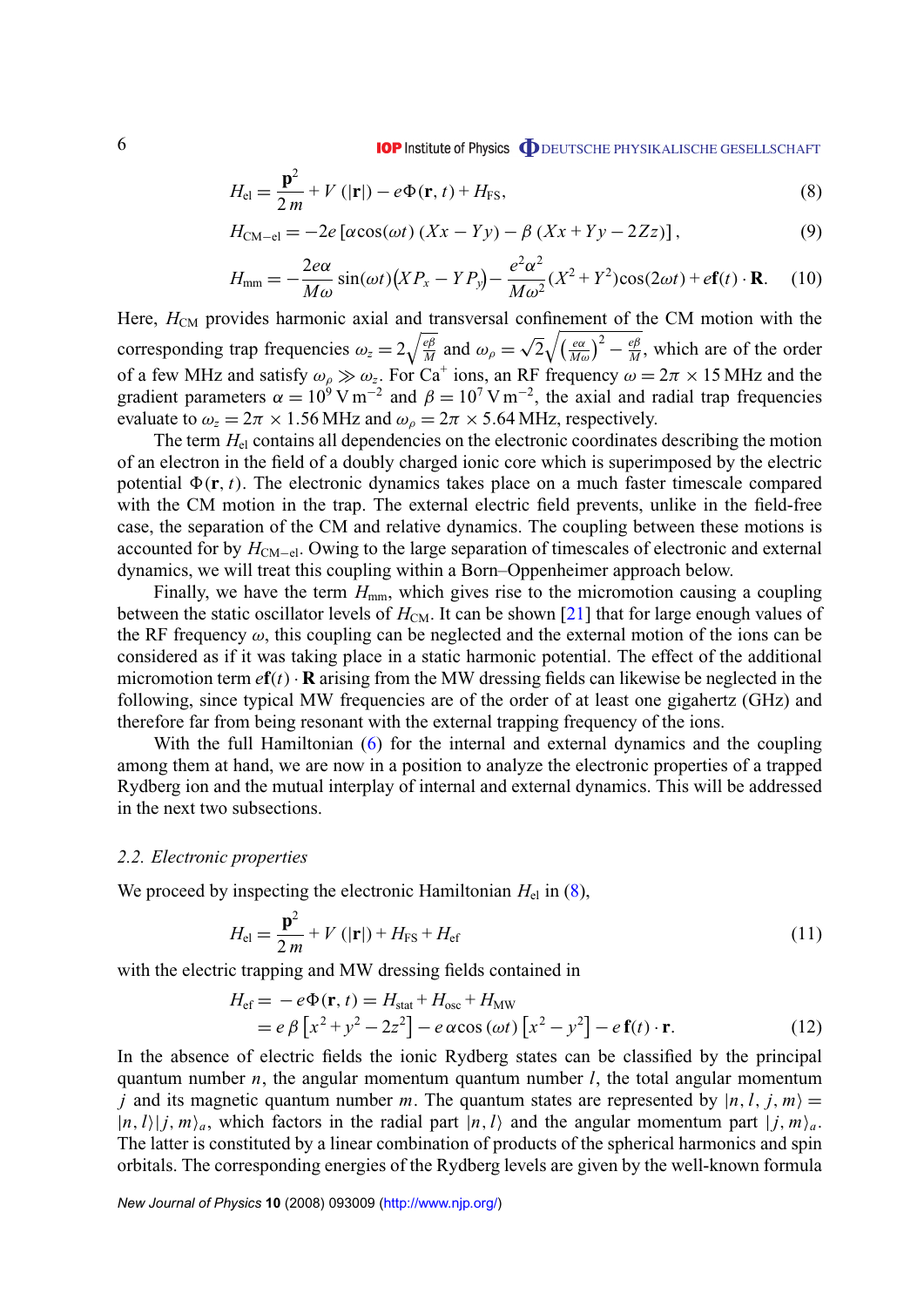<span id="page-6-0"></span>

**Figure 2.** (a) Sketch of the Rydberg level structure of the  $Ca^+$  ion in the field-free case without fine structure. States with *l* > 4 do not exhibit a quantum defect and are located in a degenerate manifold of states. States with low angular momentum are split away from this manifold. The corresponding quantum defects are provided (taken from [\[20\]](#page-27-0)). (b) Levels of the s and p manifold in the presence of the electric potential  $\Phi(\mathbf{r}, t)$ . Its static components lead to a first-order shift (quadrupole shift) of the energy levels according to (13) and [\(14\)](#page-7-0). In general the electronic energy is lowered with respect to the field-free value (sketched by the solid gray lines). The shifted levels are coupled by the MW Hamiltonian  $H_{MW}$  (blue, solid lines) and the oscillating components of the trapping field (red, dashed lines). We consider that the limit of large fine structure splitting in which the coupling between the states  $|n, p, 1/2, m\rangle$  and  $|n, p, 3/2, m\rangle$  (thin dashed lines), which is caused by  $H_{\text{osc}}$ , can be neglected.

 $E_{n l j} = -4 E_{\text{Ryd}}/(n - \delta(l))^2 + E_{\text{FS}}(n, l, j)$ , where  $E_{\text{Ryd}} = 13.6$  eV is the Rydberg constant and  $\delta(l)$  the quantum defect [\[1,](#page-27-0) [20\]](#page-27-0). The energy  $E_{FS}(n, l, j)$  accounts for the fine structure splitting due to *H*<sub>FS</sub>. The typical Rydberg level structure (without fine structure) is sketched in figure 2(a) for the case of  $Ca^+$ .

In this paper, we focus on states with large quantum defect, i.e. s and p states. This is motivated by the fact that these states are most easily accessible via laser excitations from the electronic ground states, and that they are energetically far separated from the degenerate manifold of states of higher angular momentum states. Generically, the energy separation  $\triangle E_{l,l+1}$  between these states scales as  $n^{-3}$  for large *n*. In the case of Ca<sup>+</sup>, the energy separation between the s and the p level is  $\Delta E_{s,p}/\hbar \sim 280$  GHz for *n* = 60.

Let us now inspect the effect of the electron field interaction  $H_{\rm ef}$  contained in the electronic Hamiltonian [\(12\)](#page-5-0). We assume that the fine structure splitting of the p state is sufficiently large such that neither the oscillating nor the static part of  $H_{\text{ef}}$  cause significant coupling between the states  $|n, p, 1/2, m\rangle$  and  $|n, p, 3/2, m\rangle$  and *j* remains a good quantum number. Since the fine structure splitting scales proportionally to  $n^{-3}$  and becomes larger with increasing atomic mass, the validity of this assumption can be ensured either by choosing not too high principal quantum numbers or by employing heavy ions. Moreover, we can neglect the coupling between the s and p states, which is justified by their typical energy splitting of several 100 GHz. Considering first the static part  $H_{stat}$  of [\(12\)](#page-5-0), we find that it gives rise to the following quadrupole shifts, which depend on *j* and *m*:

$$
\Delta E_s = 0,\tag{13}
$$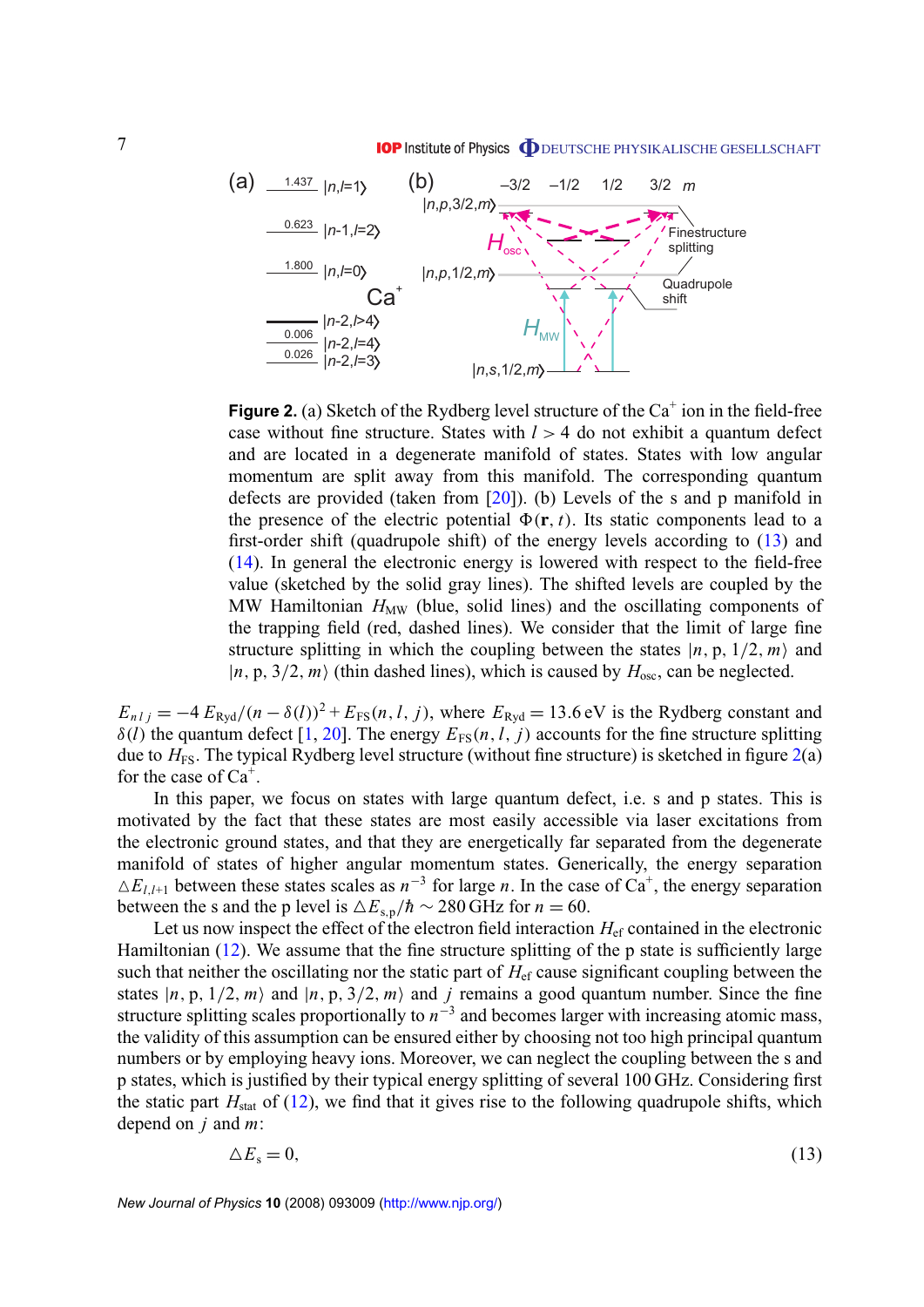$$
\Delta E_{\text{pj}|m|} = \frac{2}{15} e \beta \langle n, \, \text{p} \, | \, r^2 \, | \, n, \, \text{p} \rangle \left[ 2|m| - j - \frac{9}{2} \right]. \tag{14}
$$

<span id="page-7-0"></span>Here,  $\langle n, l | r^2 | n, l \rangle$  denotes the radial matrix element of  $r^2$  calculated using the radial eigenfunctions that belong to the atomic interaction potential  $V(|{\bf r}|)$ . The total energy of the electronic states is hence given by  $E_{nljm} = E_{nlj} + \Delta E_{lj|m|}$ . The quadrupole shifts with respect to the unperturbed energy of the p states are sketched in figure [2\(](#page-6-0)b).

Let us now turn to the oscillating part of the electric field, which is accounted for by the term  $H_{\text{osc}}$  in the Hamiltonian [\(12\)](#page-5-0). Since the oscillation frequency  $\omega$  is typically  $2\pi \times 10...100$  MHz, it is not sufficient to yield a resonant coupling between the s and the p states or between the fine structure components of the p manifold. However, by estimating  $\int |n, p|r^2 |n, p\rangle \approx a_0^2 n^4$ , where  $a_0$  is Bohr's radius, we find that  $\langle H_{\text{osc}} \rangle \approx e \alpha a_0^2 n^4 \cos(\omega t)$  and, hence, although no resonant coupling is present, the strong modulation amplitude, which grows proportional to the fourth power of the principal quantum number *n*, might give rise to significant level shifts. From the symmetry properties of  $H_{\text{osc}}$ , one concludes that only levels whose magnetic quantum number *m* differs by 2 are coupled. These couplings are indicated in figure [2\(](#page-6-0)b) by the red, dashed arrows. Since we assume that the fine structure splitting is much larger than  $|\langle H_{\text{osc}}\rangle|_{\text{max}}$  the  $j = 1/2$  states are unaffected by  $H_{\text{osc}}$ . By contrast strong effects are to be expected in the  $j = 3/2$  manifold. However, in what follows we will exclusively work with the Rydberg states  $|n, s\rangle \equiv |n, s, 1/2, m\rangle$  and  $|n, p\rangle \equiv |n, p, 1/2, m\rangle$  (see figure [2\)](#page-6-0).

For too strong electric field gradients and too strong MW dressing fields, unwanted transitions from the  $|n, s\rangle$ ,  $|n, p\rangle$  states of interest to other Rydberg states might take place, and there is also the danger of ionizing the ion due to the static and time-dependent terms in the Hamiltonian [\(12\)](#page-5-0). In appendix [B,](#page-22-0) we show that up to principal quantum numbers around  $n = 50$ for typical trapping fields [\[12\]](#page-27-0) and the MW dressing field strengths we consider in this work, these effects are negligible.

Finally, the term  $H<sub>MW</sub>$  in [\(12\)](#page-5-0), which accounts for the additional MW dressing fields, is to be discussed. This will be the subject of the following subsection.

#### *2.3. MW dressing of Rydberg levels*

In this section, we describe how MW dressing fields can be employed to generate strong interactions in an ion chain. As will be shown in section [3.1](#page-10-0) Rydberg ions aligned in a Wigner crystal in the Paul trap do not exhibit *permanent* dipole moments, and residual van der Waals interactions are small. Thus, our aim is to generate strong interactions using (near-)resonant MW dressing fields to couple electronic s and p Rydberg states as indicated in figure [2\(](#page-6-0)b). We show in the following that the MW dressing gives rise to large *oscillating* dipole moments, which in turn lead to strong dipole–dipole interaction between Rydberg ions.

The energy separation between s and p Rydberg states belonging to the same principal quantum number and thus also the typical frequencies of the MW dressing fields are in the order of a few hundred GHz (cf section [2.2\)](#page-5-0). Since the trapping frequencies determining the external motion of the ions are in the MHz range (cf section [2.1\)](#page-3-0), coupling to the external motion is negligible and the MW fields exclusively affect the electronic degrees of freedom. Ideas similar to the MW dressing scheme described below were applied in the context of cold polar molecules, where a combination of static electric and MW fields was used in order to tune intermolecular two- and three-body interactions [\[22\]](#page-27-0).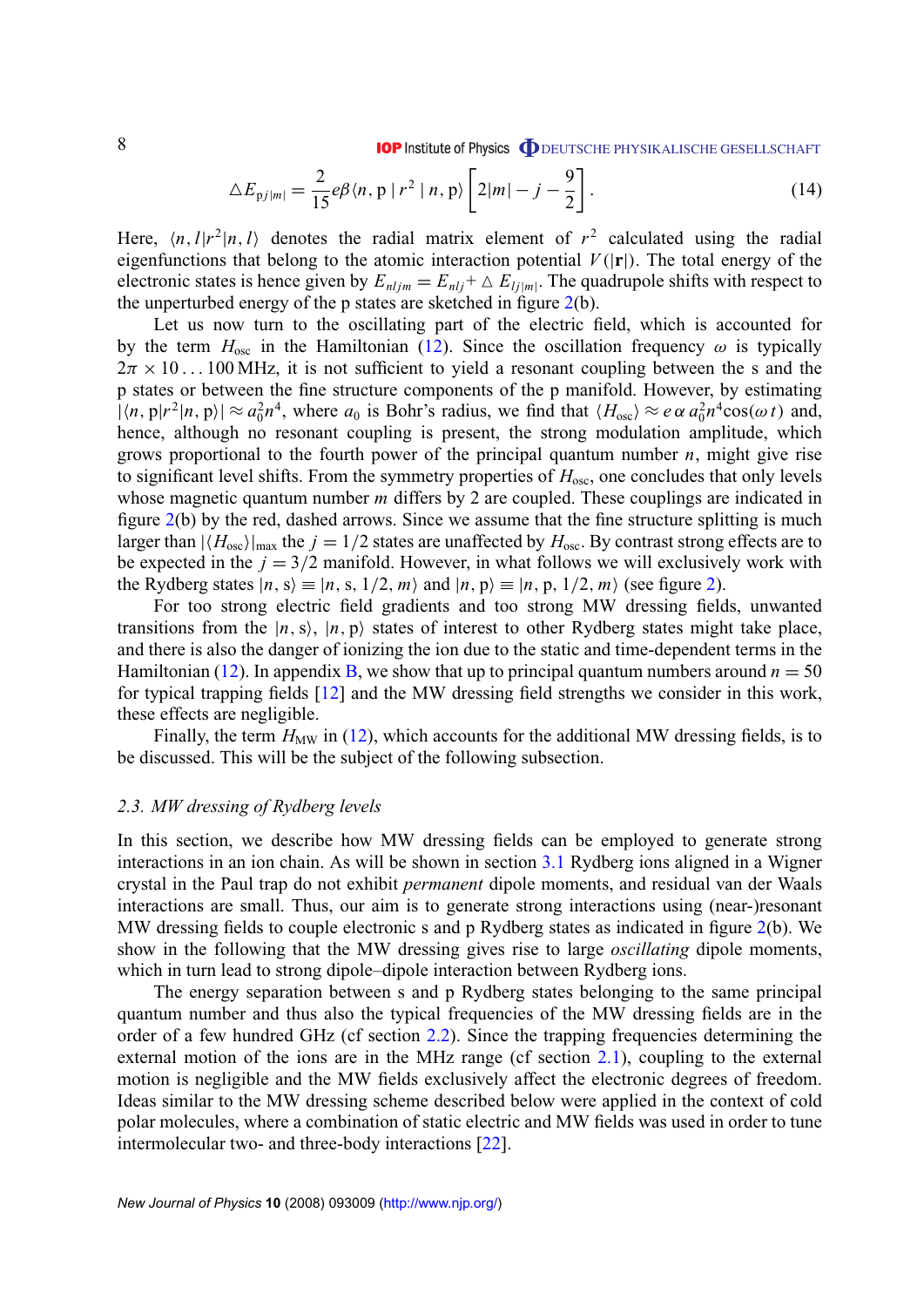<span id="page-8-0"></span>

**Figure 3.** MW dressing of ionic Rydberg states. A linearly polarized bichromatic MW field is used to couple one s with two p levels one of which is far detuned. After an adiabatic elimination of the latter, one obtains an effective two-level system. This dressing is used to tailor the interaction between Rydberg ions.

In our setup we apply a linearly polarized MW such that non-zero transition dipole matrix elements occur between the states  $|n, s\rangle$  and  $|n', p\rangle$ . For our purposes we choose a bichromatic MW field of the form  $f(t) = E_1 e_z \cos \omega_1 t + E_2 e_z \cos \omega_2 t$  such that the coupling Hamiltonian reads

$$
H_{\text{MW}} = -d_z \left[ E_1 \cos \omega_1 t + E_2 \cos \omega_2 t \right],\tag{15}
$$

where  $d_z = e z$  is the operator of the dipole moment. We consider three levels (one s level and two p levels), which are coupled by  $H_{MW}$  as depicted in figure 3. The frequencies  $\omega_1$  and  $\omega_2$ bridge the energy separations  $E_{|n,s} - E_{|n',p}$  and  $E_{|n,p} - E_{|n,s}$ , respectively, and are assumed to differ significantly. This can be achieved by choosing not too close values of *n* and  $n'$ . In the rotating frame and after performing the rotating wave approximation, the electronic Hamiltonian of a single ion reads

$$
H_{3 \text{ levels}} = \hbar \Delta_1 |n', \, \mathrm{p} \rangle \langle n', \, \mathrm{p} | - \hbar \Delta_2 |n, \, \mathrm{p} \rangle \langle n, \, \mathrm{p} | + \frac{1}{2} \left[ \left( \hbar \Omega_1 |n, \, \mathrm{s} \rangle \langle n', \, \mathrm{p} | + \hbar \Omega_2 |n, \, \mathrm{p} \rangle \langle n, \, \mathrm{s} | \right) + \mathrm{h.c.} \right]. \tag{16}
$$

Here, we have introduced the MW detunings  $\Delta_1 = \omega_1 - (E_{|n,s\rangle} - E_{|n',p\rangle})/\hbar$  and  $\Delta_2 = \omega_2 - \omega_1$  $(E_{|n,p} - E_{|n,s})/\hbar$  and the Rabi frequencies  $\Omega_{1,2} = -d_{1,2}E_{1,2}/3$ , which involve the radial dipole matrix elements  $d_1 = e\langle n, s|r|n', p\rangle$  and  $d_2 = e\langle n, s|r|n, p\rangle$ . We assume that the MW field with frequency  $\omega_1$  is far-detuned and only weakly couples the states  $|n', p\rangle$  and  $|n, s\rangle$ . Furthermore, it is assumed that  $|\Delta_1| \gg |\Omega_2|$ ,  $|\Delta_2|$ . Under the condition  $\Omega_1 \ll |\Delta_1|$  we can adiabatically eliminate the  $|n', p\rangle$  state and obtain an effective two-level system consisting of the  $|n, p\rangle$  state and a dressed state (see also figure 3)

$$
|s'\rangle = |n, s\rangle - \frac{\Omega_1}{2\Delta_1}|n', p\rangle \tag{17}
$$

with  $\eta = \Omega_1/(2\Delta_1)$ ,  $\eta \ll 1$ . This effective two-level system can be mapped onto a spin- $\frac{1}{2}$  particle by identifying the states  $|s'\rangle$  and  $|n, p\rangle$  as eigenstates of the spin operator  $S_z$  with positive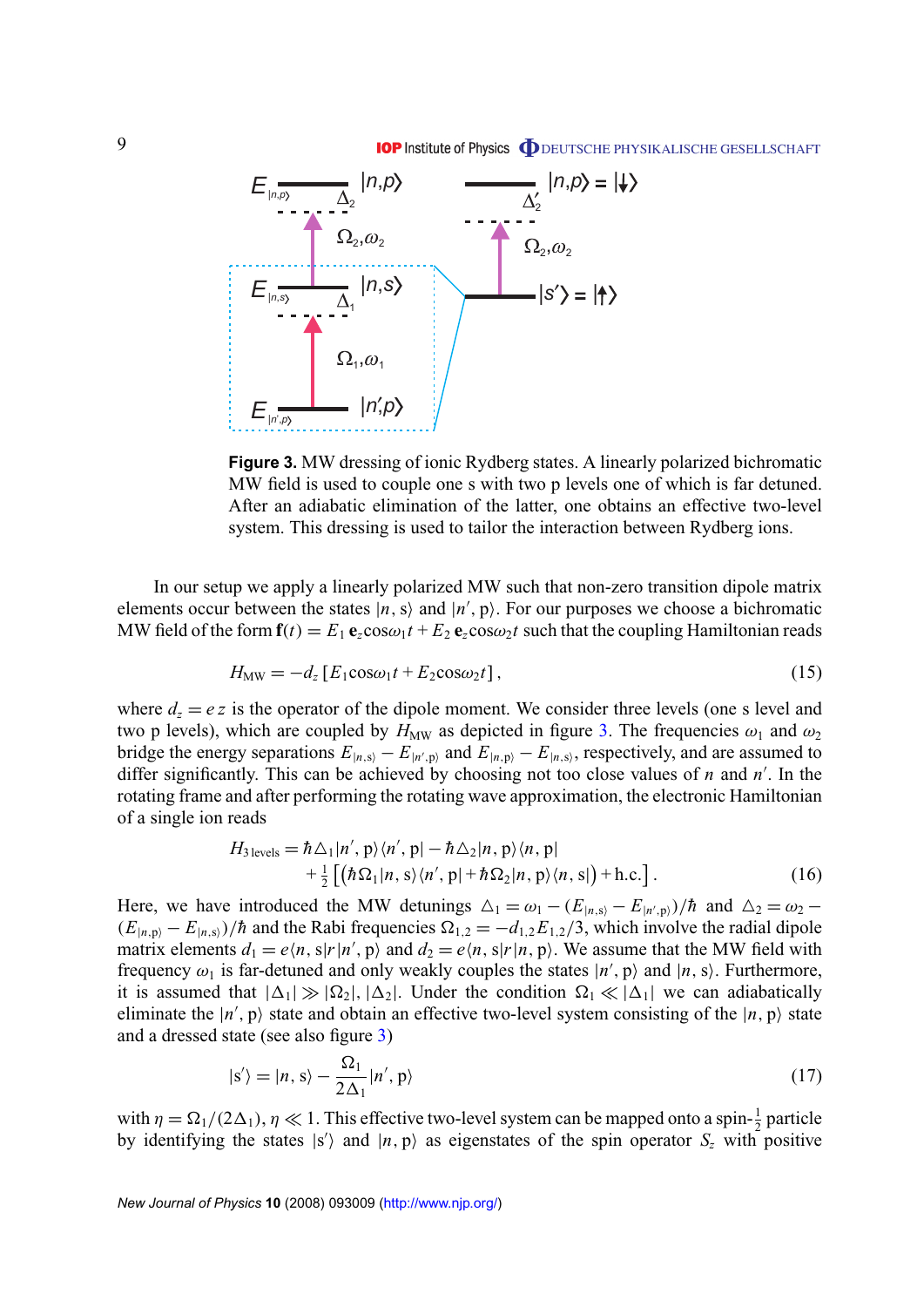<span id="page-9-0"></span>(negative) eigenvalue. The Hamiltonian  $(16)$  then reduces to

$$
H_0 = \frac{\hbar}{2} \begin{pmatrix} \Delta_2' & \Omega_2 \\ \Omega_2 & -\Delta_2' \end{pmatrix} \equiv \mathbf{h} \mathbf{S}
$$
 (18)

with an effective magnetic field **h** =  $(\Omega_2, 0, \Delta'_2)$ , detuning  $\Delta'_2 = \Delta_2 - \Omega_1^2/(4\Delta_1)$  and the spin operator  $\mathbf{S} = (S_x, S_y, S_z)$ .

Owing to the weak admixture of the state  $|n', p\rangle$ , the dressed state  $|s'\rangle$  obtains an oscillating dipole moment. The matrix representation of the dipole operator  $d_z$  in the set of states  $|s'\rangle$ ,  $|n, p\rangle$ is given by

$$
d_z = \frac{1}{3} \begin{pmatrix} -\frac{\Omega_1}{\Delta_1} d_1 \cos \omega_1 t & d_2 e^{-i\omega_2 t} \\ d_2 e^{i\omega_2 t} & 0 \end{pmatrix} . \tag{19}
$$

Using the abbreviation  $D_{1,2} = (d_{1,2}/3)^2$ , one obtains the following representation of the dipole moment operator:

$$
d_z = -\eta \sqrt{D_1} \cos(\omega_1 t) (1 + 2S_z) + 2\sqrt{D_2} (\cos(\omega_2 t) S_x + \sin(\omega_2 t) S_y).
$$
 (20)

The magnitude of the induced dipole moments is determined by the transition dipole matrix elements  $d_{1,2}$ , which can be roughly estimated as  $d_{1,2} \sim ea_0 n^2$ . Thus the dipole–dipole interaction energy scales  $\sim n^4$  for large *n*. This is to be compared with the radiative lifetime of Rydberg states, which for large *n* and low *l* scales according to ∼*n* 3 [\[1\]](#page-27-0), thereby favoring larger values of *n*. We return to the question of radiative decay and the validity of our analysis in section [3.2,](#page-12-0) where we will use the representation  $(20)$  of the dipole moment operator to derive an effective spin chain Hamiltonian describing the dynamics of Rydberg excitations in the ion chain.

#### *2.4. Coupling between internal and external dynamics*

In this section, we will analyze the effects of the coupling of internal and external degrees of freedom described by  $H_{CM-el}$  in the Hamiltonian [\(6\)](#page-4-0). We treat these coupling terms using a Born–Oppenheimer approach, which is reasonable since the electronic dynamics takes place on a much faster timescale than the external motion of the ions. In this framework, we treat the CM coordinates as parameters while diagonalizing the electronic Hamiltonian. We evaluate the energy of the  $|n, s\rangle$ -level by second-order perturbation theory considering only the coupling to the next  $|n, p\rangle$ -level. After averaging over one RF cycle one obtains the energy correction

$$
\epsilon(X, Y, Z) = E_{|n,s\rangle} + \frac{1}{2} M \omega_z^2 Z^2 + \frac{1}{2} M \omega_\rho^2 (X^2 + Y^2)
$$
 (21)

with

$$
{\omega'_{z}}^{2} = -\frac{32}{3M} \frac{e^{2} \beta^{2}}{\Delta E_{s,p}} |\langle n, s | r | n, p \rangle|^{2}, \tag{22}
$$

$$
{\omega_{\rho}'}^2 = -\frac{2}{3M} \frac{e^2(\alpha^2 + 2\beta^2)}{\Delta E_{\rm s,p}} |\langle n, \mathbf{s}|r|n, \mathbf{p} \rangle|^2, \tag{23}
$$

and the energy difference  $\Delta E_{s,p} = E_{|n,p\rangle} - E_{|n,s\rangle}$ . Hence, ions excited to Rydberg states experience modified transversal and longitudinal trap frequencies in comparison with their ground-state counterparts. For the s state under consideration the trap becomes shallower and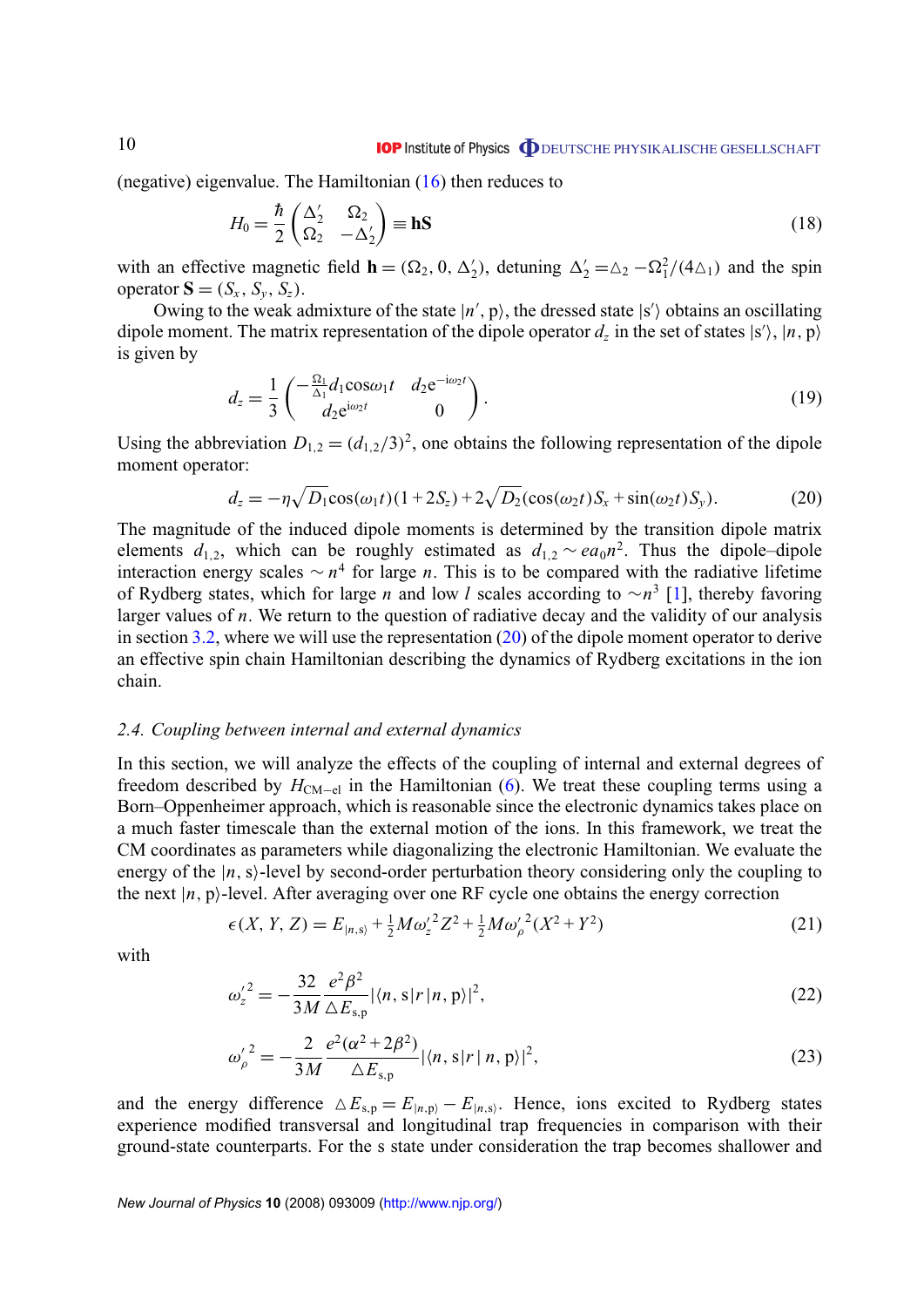<span id="page-10-0"></span>the new trap frequencies are given by  $\tilde{\omega}_{\rho,z} = \omega_{\rho,z} \sqrt{1 + (\omega'_{\rho,z}/\omega_{\rho,z})^2} \approx \omega_{\rho,z} + \omega_{\rho,z}^2/(2\omega_{\rho,z}) =$  $\omega_{\rho,z} + \delta \omega_{\rho,z}$ , yielding

$$
\frac{\delta\omega_z}{\omega_z} = \frac{4}{3}e\beta \frac{|\langle n, s | r | n, p \rangle_r|^2}{\Delta E_{s,p}},\tag{24}
$$

$$
\frac{\delta\omega_{\rho}}{\omega_{\rho}} = \frac{1}{6} \frac{\alpha^2 + 2\beta^2}{\alpha^2 / (M\omega^2) - \beta/e} \frac{|\langle n, s | r | n, p \rangle_r|^2}{\Delta E_{s,p}}.
$$
\n(25)

By estimating  $|\langle n, s | r | n, p \rangle| \sim a_0 n^2$ , one finds that the frequency shift  $\delta \omega_{\rho, z}$  scales proportional to  $n^7$ . For typical trap parameters, i.e.  $\alpha \gg \beta$ , the modification of the axial trap frequency is much smaller than the corresponding one for the radial frequency. For  $n = 50$  and the parameters presented in section [2.2,](#page-5-0) we find  $(\delta \omega_{\rho})/\omega_{\rho} = 3.5 \times 10^{-2}$  and  $(\delta \omega_{z})/\omega_{z} = 7.4 \times 10^{-4}$ . Below we are interested in the regime where these modifications of the trapping frequencies are negligible. We remark, though, that owing to the scaling ∼*n* 7 they can become significant even for moderately larger principal quantum numbers. These shifts of the external trapping frequencies might serve as an experimental signature of the successful preparation of single-ion Rydberg states<sup>4</sup>.

#### **3. Interacting trapped Rydberg ions**

We now turn to the discussion of the interaction between several ions. First, we analyze the various types of emerging interactions between Rydberg ions, and discuss the interplay of interionic interactions and the effect of the external trapping fields. Then we proceed with the discussion of interacting Rydberg ions dressed by MW fields and derive the corresponding effective spin- $\frac{1}{2}$  Hamiltonian describing the Rydberg excitation dynamics in the ion chain. The role of the two effective spin states of each ion will be played by two Rydberg states, as outlined in section [2.3](#page-7-0) and illustrated in figure [3.](#page-8-0)

We illustrate the effective spin dynamics by studying the process of resonant excitation transfer in a chain of ten ions. Furthermore, we suggest a scheme which allows us to observe the effective spin dynamics in dressed ground-state ions. We finally show how the trapped Rydberg ion system can be exploited in the context of quantum information processing and discuss an implementation of a two-qubit conditional phase gate.

#### *3.1. Static interactions between trapped Rydberg ions*

We consider the interaction between ions *i* and *j* with coordinates given by  $(\mathbf{R}_i, \mathbf{r}_i)$  and  $(\mathbf{R}_i, \mathbf{r}_i)$  as depicted in figure [4.](#page-11-0) The Coulomb interaction  $V(\mathbf{r}_i, \mathbf{r}_i, \mathbf{R}_i, \mathbf{R}_i)$  between the charges belonging to different ions can be written as

$$
\frac{V(\mathbf{R}_i, \mathbf{R}_j, \mathbf{r}_i, \mathbf{r}_j)}{e^2/(4\pi\epsilon_0)} = \frac{4}{|\mathbf{R}_i - \mathbf{R}_j|} - \frac{2}{|\mathbf{R}_i - (\mathbf{R}_j + \mathbf{r}_j)|} - \frac{2}{|\mathbf{R}_i + \mathbf{r}_i - \mathbf{R}_j|} + \frac{1}{|\mathbf{R}_i + \mathbf{r}_i - (\mathbf{R}_j + \mathbf{r}_j)|}.
$$
(26)

<sup>4</sup> They could e.g. be measured by a spin-echo technique, which has been recently demonstrated in a two-ion experiment on nonlinear coupling of vibrational modes [\[23\]](#page-27-0).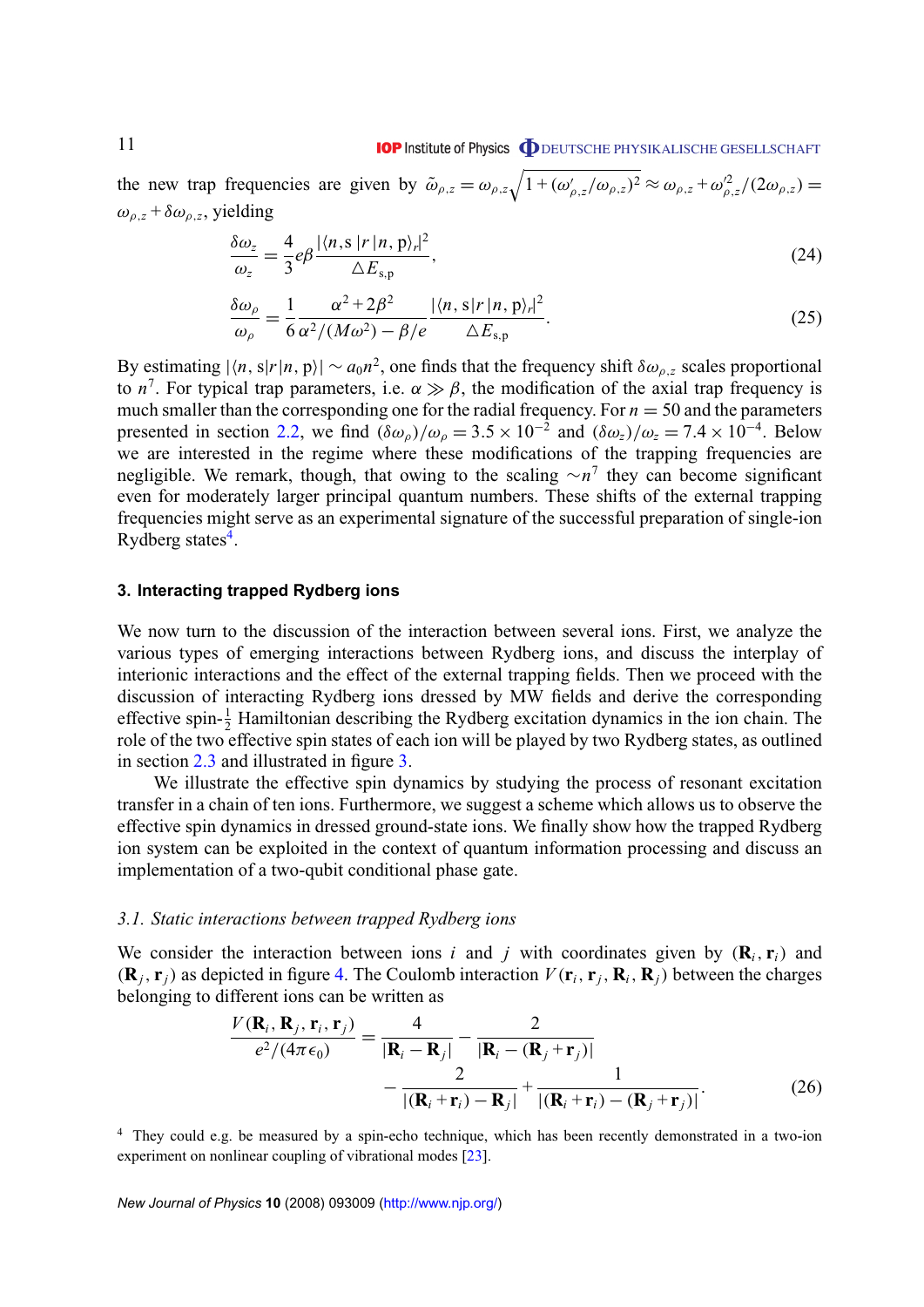<span id="page-11-0"></span>

**Figure 4.** Interacting Rydberg ions. The net charge of the ions leads, apart from the common Coulomb repulsion, to a charge–dipole and a charge–quadrupole interaction both of which are absent in systems of neutral Rydberg atoms.

We assume that  $|\mathbf{R}_i - \mathbf{R}_j| \gg |\mathbf{r}_{i,j}|$ , which is very well fulfilled, since—as discussed above we are interested in the parameter regime where the average interparticle distance  $\zeta$  in the ion trap is much larger than the extension of the electronic wavefunction  $a_{Rv}$  of the Rydberg ions. Performing a multipole expansion up to second order in the small parameter  $(a_{R<sub>V</sub>}/\zeta)$  and abbreviating  $|\mathbf{R}_i - \mathbf{R}_j| = |\mathbf{R}_{ij}| = R_{ij}$  and  $\mathbf{n}_{ij} = (\mathbf{R}_i - \mathbf{R}_j)/R_{ij}$ , we obtain the following form for the Rydberg ion–Rydberg ion interaction potential:

$$
\frac{V(\mathbf{R}_i, \mathbf{R}_j, \mathbf{r}_i, \mathbf{r}_j)}{e^2/(4\pi\epsilon_0)} = \frac{1}{R_{ij}} + \frac{(\mathbf{R}_i - \mathbf{R}_j)(\mathbf{r}_i - \mathbf{r}_j)}{R_{ij}^3} + \frac{r_i^2 - 3(\mathbf{n}_{ij} \cdot \mathbf{r}_i)^2 + r_j^2 - 3(\mathbf{n}_{ij} \cdot \mathbf{r}_j)^2}{2R_{ij}^3} + \frac{\mathbf{r}_i \cdot \mathbf{r}_j - 3(\mathbf{n}_{ij} \cdot \mathbf{r}_i)(\mathbf{n}_{ij} \cdot \mathbf{r}_j)}{R_{ij}^3}.
$$
\n(27)

The first term accounts for the Coulomb interaction between two singly charged ions and is independent of the degree of electronic excitation. In the case of Rydberg ions, the displacement of the electronic charge from the ionic core leads to the exhibition of a dipole moment which interacts with the charge of the other ion. This dipole–charge interaction gives rise to the second term. The third term accounts for the charge–quadrupole interaction. These three terms are absent in the case of interacting neutral Rydberg atoms. The last term is the well-known dipole–dipole interaction, which is also present in neutral systems.

For *N* ions stored in a Paul trap, at sufficiently low temperature and tight radial trapping,  $\omega_{\rho} \gg \omega_{z}$ , the ions form a 1D Wigner crystal with equilibrium positions along the *Z*-axis [\[15,](#page-27-0) [16\]](#page-27-0), which are determined by the interplay between the Coulomb repulsion among the ions and the external confinement by the trapping fields. In appendix  $C$ , we show that after a harmonic expansion of the Hamiltonian around the equilibrium positions  $Z_i^{(0)}$  $i^{(0)}$  (given by  $(C.3)$ ), the full Hamiltonian of *N* interacting ions can be written as

$$
H_{\rm ions} = H_{\rm ph} + \sum_{i}^{N} H_{\rm el, i} + H_{\rm int-ext} + H_{\rm dd}.
$$
 (28)

The first term

$$
H_{\rm ph} = \sum_{\alpha=x,y,z} \sum_{n}^{N} \hbar \omega_{\alpha,n} a_{\alpha,n}^{\dagger} a_{\alpha,n}
$$
 (29)

describes the external oscillation dynamics of the ionic cores with  $a_{\alpha,n}^{\dagger}$  and  $a_{\alpha,n}$  being the respective creation and annihilation operators of the normal modes (cf  $(C.5)$ – $(C.8)$ ). The second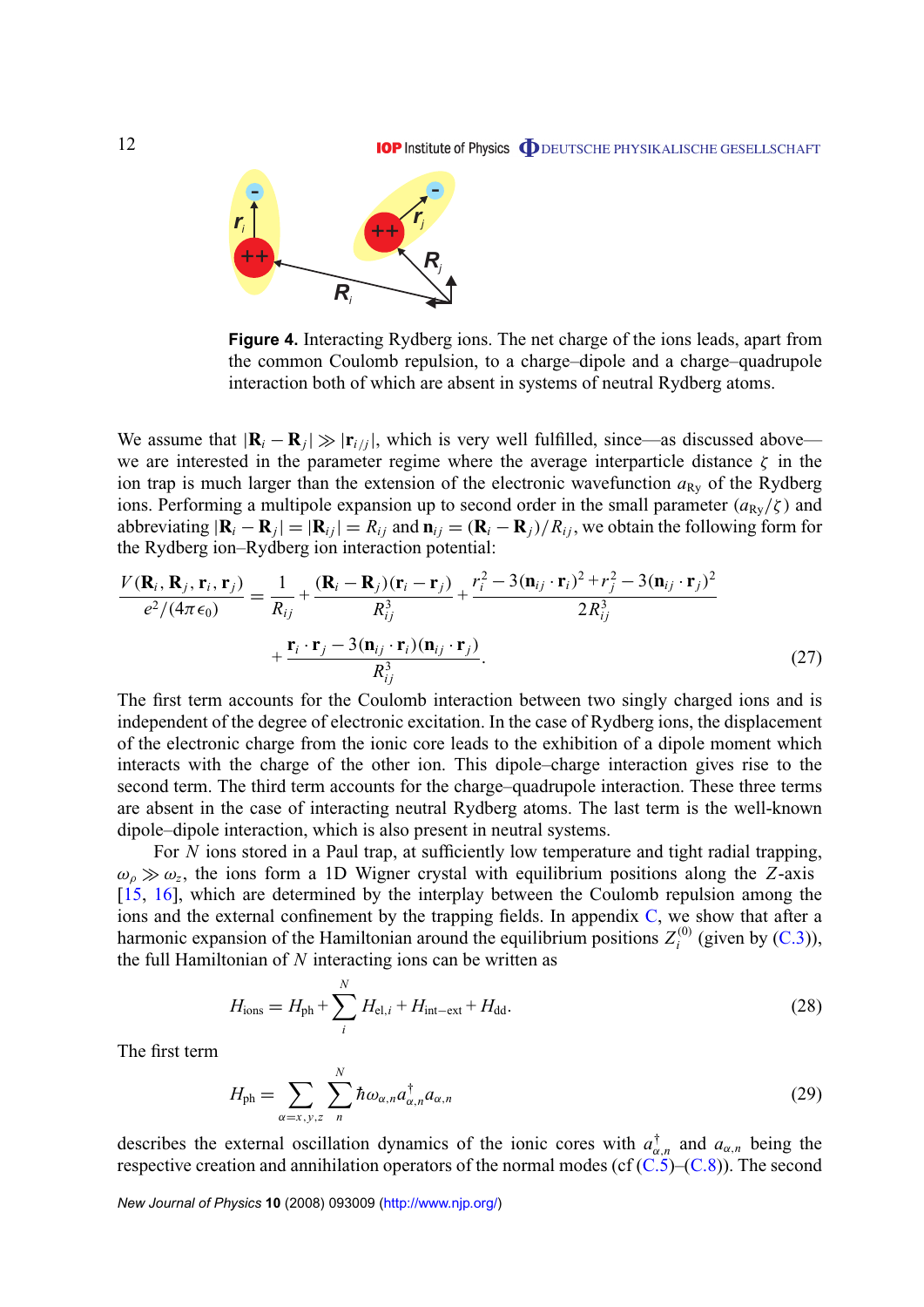<span id="page-12-0"></span>term determines the electronic level structure of the ions: the charge–quadrupole term gives rise to a position-dependent variation of the electric field experienced by the trapped ions, which can be absorbed in the single-particle ion–field interaction  $H_{\text{ef}}$  given by [\(12\)](#page-5-0). Thus, the electronic Hamiltonian of the *i*th ion takes the form

$$
H_{\text{el},i} = \frac{\mathbf{p}_i^2}{2m} + V\left(|\mathbf{r}_i|\right) + e\beta_i'\left[x_i^2 + y_i^2 - 2z_i^2\right] - e\alpha\cos(\omega t)\left[x_i^2 - y_i^2\right] - e\mathbf{f}(t)\cdot\mathbf{r}_i\tag{30}
$$

with position-dependent gradient

$$
\beta_i' = \beta + \frac{e}{8\pi\epsilon_0} \sum_{j(\neq i)}^N \frac{1}{|Z_i^{(0)} - Z_j^{(0)}|^3} = \beta + \delta\beta_i.
$$
\n(31)

The third term *H*<sub>int−ext</sub> in [\(28\)](#page-11-0) accounts for the coupling of the internal and external dynamics, which is partly due to the dipole–charge interaction and partly due to the inhomogeneous electric field of the Paul trap (see  $(C.12)$ ). The resulting coupling between the internal and external dynamics becomes also position-dependent and thus leads to a state-dependent variation of the trapping frequency (see section [2.4\)](#page-9-0). However, since we work in a regime where these shifts are negligible already in the single-ion case, they can also be neglected in the case of many ions.

Finally, we have the dipole–dipole interaction in [\(28\)](#page-11-0), which after the harmonic expansion is given by

$$
H_{\rm dd} = \frac{1}{2} \frac{e^2}{4\pi\epsilon_0} \sum_{i \neq j}^{N} \frac{\mathbf{r}_i \cdot \mathbf{r}_j - 3z_i z_j}{|Z_i^{(0)} - Z_j^{(0)}|^3}.
$$
 (32)

The discussion of the individual terms contained in Hamiltonian [\(28\)](#page-11-0) proceeds in analogy to the one presented for the single-ion case. The electronic dynamics of each ion is governed by  $H_{el,i}$  in [\(28\)](#page-11-0) and is therefore dependent on the equilibrium positions of the ions. This gives rise to position-dependent electronic energies, i.e.  $E_{nljm} \rightarrow E_{nljm,i}$  according to [\(12\)](#page-5-0)–[\(14\)](#page-7-0) with the ion-dependent gradients of (31).

We remark that even ions located at the edges of the ion chain experience qualitatively the same electric field configuration as an ion in the center of the trap. This is due to the fact that the electric field of the Paul trap is compensated by the field created by the ions themselves. Therefore, the ions do not exhibit permanent dipole moments and each ion can be considered to be located in the center of a local electric quadrupole field. This is the reason why the electronic properties of the system of trapped ions are virtually unaffected by the actual number of particles at hand.

The term of interest to create strong interactions among the ions is the dipole–dipole interaction. In the parameter regime where the interparticle distance  $\zeta$  is much larger than the extension of the electronic wave function  $a_{Rv}$  of a Rydberg ion, the dipole-dipole interaction can be treated perturbatively. For the considered s and p states the expected interaction energy can be estimated by  $E_{vdW} \sim e^4 |\langle n, s | r | n, p \rangle|^4 / ((4\pi \epsilon_0)^2 |\triangle E_{s,p}| \zeta^6)$ . For Ca<sup>+</sup>,  $n = 50$  and  $\zeta = 5 \mu m$ one finds  $E_{vdW} \sim \hbar \times 200$  kHz. In the next subsection, we demonstrate that the MW fields introduced in section [2.3](#page-7-0) in order to manipulate the electronic level structure can give rise to much stronger interactions among the ions.

#### *3.2. Interaction between MW-dressed Rydberg ions*

To study the interaction between MW-dressed Rydberg ions, we first transform the *N*-ion Hamiltonian [\(28\)](#page-11-0) to a frame of reference, which rotates at the MW frequencies  $\omega_1$  and  $\omega_2$  of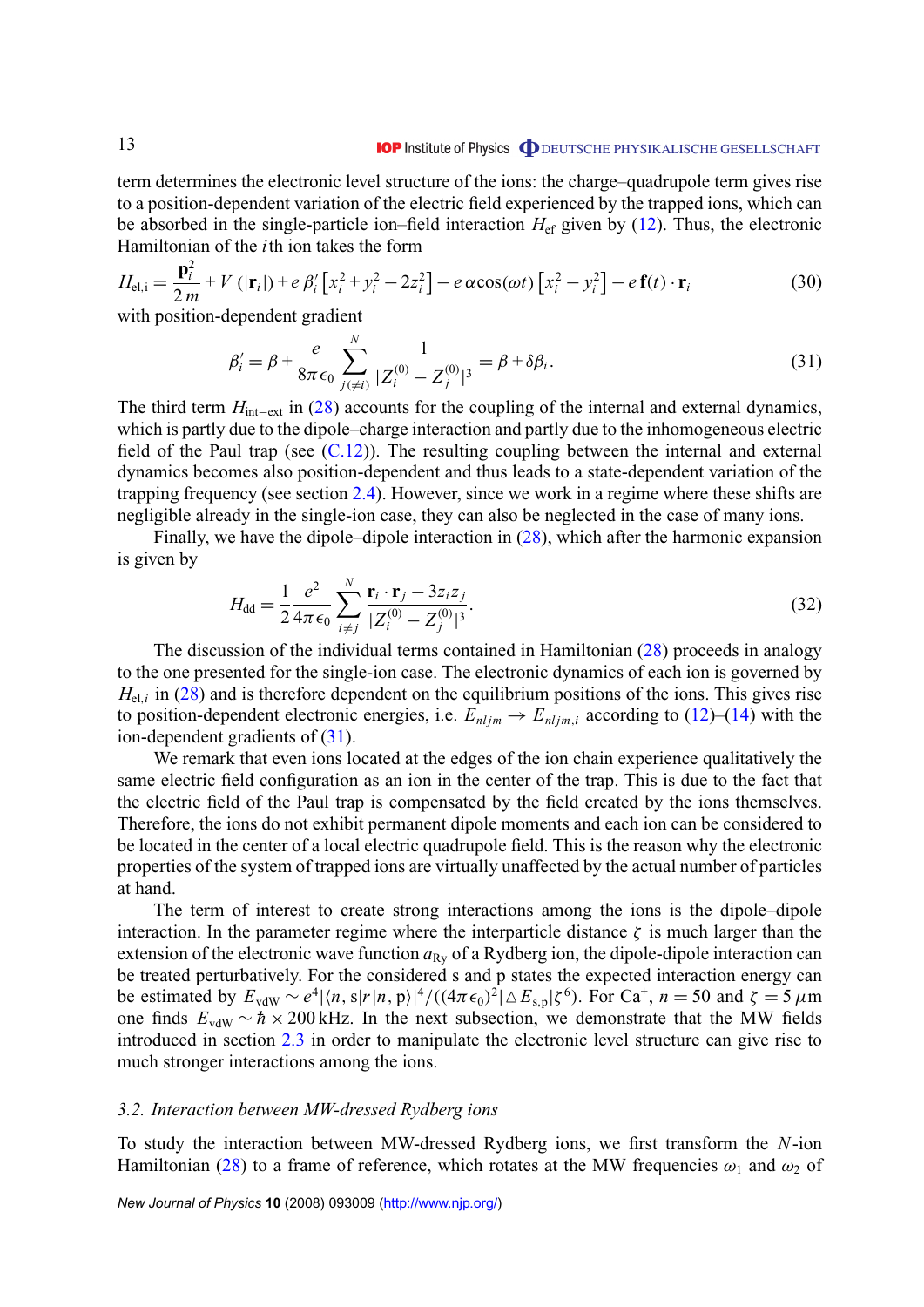<span id="page-13-0"></span>the dressing fields (in analogy to the single-ion transformation in section [2.3\)](#page-7-0). In the rotating frame, the terms in *H*<sub>int−ext</sub> oscillate rapidly at the frequencies  $\omega_1$  and  $\omega_2$  and  $\omega_1 - \omega_2$ . Hence, in the rotating-wave approximation, the internal and external dynamics decouple (cf discussion in section [2.1\)](#page-3-0).

We use the dressed ion Hamiltonian [\(18\)](#page-9-0) and the expression [\(19\)](#page-9-0) for the electronic dipole moment in order to represent the Hamiltonian  $H_{int} = \sum_{i}^{N} H_{el,i} + H_{dd}$ , which is part of the full Hamiltonian [\(28\)](#page-11-0). The terms  $H_{el,i}$  are replaced by the 2D representation given by [\(18\)](#page-9-0). In this representation we can write the dipole–dipole interaction as

$$
H_{\rm dd} = -\frac{1}{4\pi\epsilon_0} \sum_{i \neq j}^{N} \frac{d_z^{(i)} d_z^{(j)}}{|Z_i^{(0)} - Z_j^{(0)}|^3},\tag{33}
$$

where  $d_z^{(i)}$  is given by [\(19\)](#page-9-0) with the index *i* labeling the respective ions. In the rotating wave approximation, we obtain

$$
H_{int} = \sum_{i}^{N} \mathbf{h}^{(i)} \mathbf{S}^{(i)} + D_{1} \sum_{i,j (\neq i)}^{N} \nu_{ij} \left[ \frac{1}{4} \eta_{i}^{2} + \eta_{i} \eta_{j} S_{z}^{(i)} \right] + \sum_{i,j (\neq i)}^{N} \nu_{ij} \left[ D_{2} \left( S_{x}^{(i)} S_{x}^{(j)} + S_{y}^{(i)} S_{y}^{(j)} \right) + \eta_{i} \eta_{j} D_{1} S_{z}^{(i)} S_{z}^{(j)} \right],
$$
\n(34)

with  $v_{ij} = -2/(4\pi\epsilon_0 Z_i^{(0)} - Z_j^{(0)}$ <sup>(0)</sup><sub>*j*</sub><sup>3</sup>) and an effective magnetic field **h**<sup>(*i*)</sup> =  $\hbar$  ( $\Omega$ <sub>2</sub>, 0,  $\Delta$ <sup>(*i*</sup>)</sup>). The coefficients  $D_{1,2}$  and  $\eta_i$  characterize the coupling strengths and depend on the transition matrix elements between the involved Rydberg states and the MW dressing. As depicted in figure [3](#page-8-0) the effective spin corresponds to a two-level system constituted by two MW-dressed Rydberg states (see section [2.3](#page-7-0) for details).

The terms linear in the spin operators represent a coupling of a series of spins to an inhomogeneous effective magnetic field whose strength and direction are determined by the position-dependent electronic energies of the Hamiltonian [\(30\)](#page-12-0). The terms in the second line of  $(34)$  (quadratic in the spin operators) represent a ferromagnetic Heisenberg chain with  $1/r<sup>3</sup>$ exchange-type interaction [\[24\]](#page-27-0). Establishing the connection to neutral Rydberg gases the  $S_x^{(i)}S_x^{(j)}$ and  $S_y^{(i)}S_y^{(j)}$  can be interpreted as resonant dipole–dipole interaction terms. The term that is proportional to  $S_z^{(i)} S_z^{(j)}$  resembles the interaction of two static dipoles. In general, the coefficients  $\eta_i = \Omega_1^{(i)}$  $\binom{i}{1}$ /(2 $\Delta_1^{(i)}$  $1 \choose 1$  depend on the ion index, since different energy shifts of the  $|n', p\rangle$  level due to position-dependent charge-quadrupole terms (cf  $(30)$  and  $(31)$ ) lead to different detunings  $\Delta_1^{(\tilde{i})}$ <sup>(i)</sup> for different ions (see figure [5\)](#page-14-0). In case one does not admix the  $|n', p\rangle$  state to  $|n, s\rangle$  (i.e.  $\Omega_1 = 0$  in [\(16\)](#page-8-0)), the coefficients  $\eta_i$  vanish and the interaction Hamiltonian solely describes resonant dipole–dipole interaction in the presence of an effective magnetic field with a constant component in *x* and a position-dependent component in the *z*-direction.

In section [2.4,](#page-9-0) we have shown that the trapping frequencies for ions excited to Rydberg states can slightly differ from the ones of their ground-state counterparts. In appendix [A,](#page-21-0) we show that this residual coupling leads to entanglement of the effective spin dynamics with the external motion of the ions. This results predominantly in dephasing in the effective spin dynamics, which limits the timescale of validity of Hamiltonian (34). We find that for typical parameters the dephasing time is of the same order or larger than the radiative lifetime of the Rydberg states. Thus, the limiting factor for the quality of a quantum simulation of the effective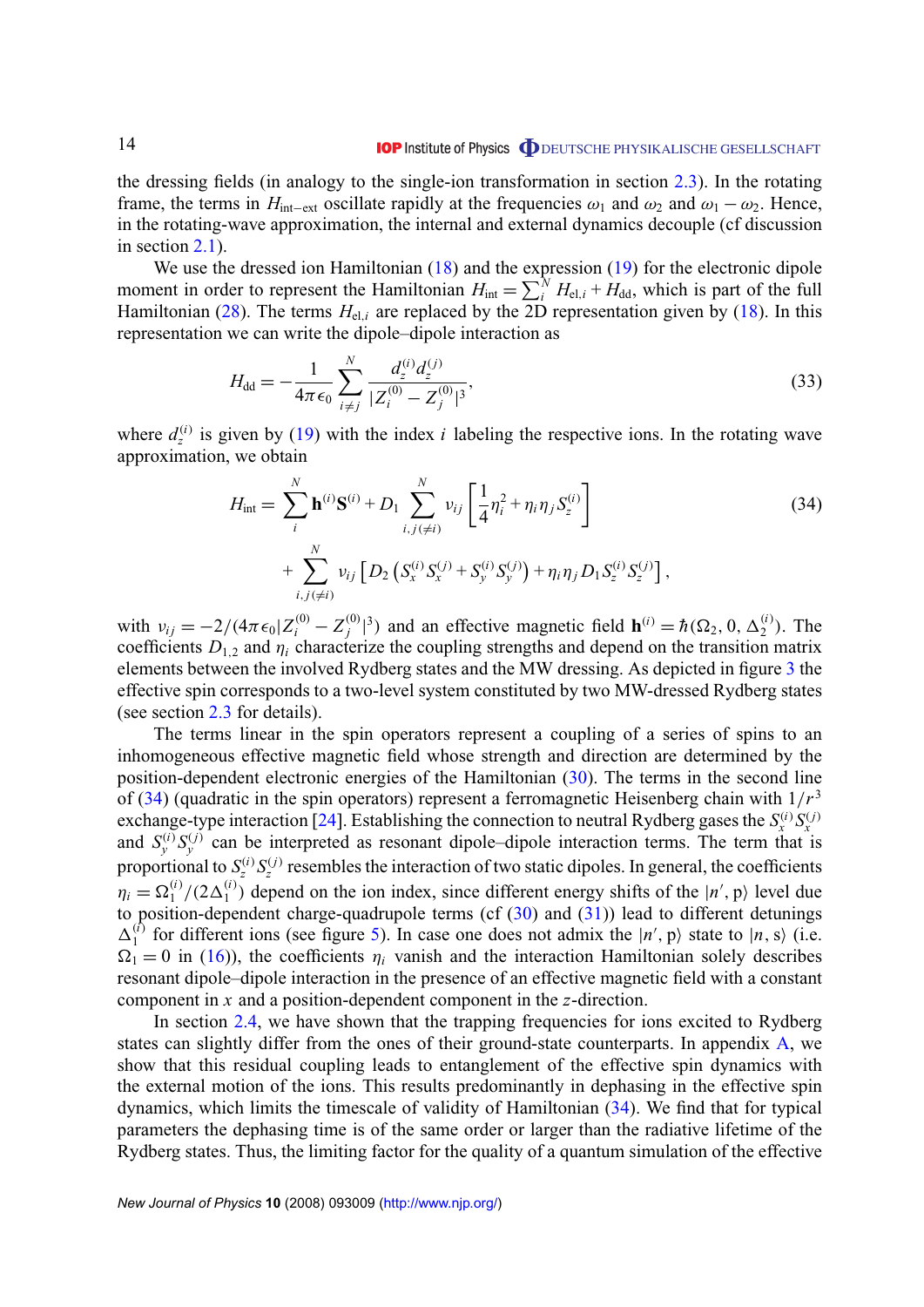<span id="page-14-0"></span>

**Figure 5.** (a) Schematic level scheme of the three MW-coupled Rydberg levels, for a chain of five ions. The individual, position-dependent energy shifts of the  $l = 1$  states give rise to an inhomogeneous distribution of MW detunings (not true to scale). (b) Schematic spin dynamics of a chain with the initial configuration: first ion in the  $|n, p\rangle$  state, all other ions in the  $|s'\rangle$  state (blue filled circles). After a certain time, the Rydberg excitation has traveled to the right end of the chain (red open circles). A numerical example of this excitation transfer is shown in figure [6.](#page-17-0)

spin dynamics of [\(34\)](#page-13-0) and the fidelity of the two-qubit gate proposed in section [3.5](#page-19-0) is set by the radiative decay of the involved Rydberg states (see also discussion below).

The dipole–dipole interaction can, in principle, lead to transitions to Rydberg pair-states which lie outside the manifold spanned by direct products of the states  $|n, s\rangle$ ,  $|n, p\rangle$ . In this case one would have to include more than the two above-mentioned single-ion Rydberg states in order to describe the electronic degrees of freedom of an ion. However, one can always find a scenario (by choosing an appropriate principal quantum number) in which these pair states are sufficiently far detuned, i.e. much larger than the dipole–dipole coupling. In this case, unwanted transitions are strongly suppressed over the timescale of interest and the effective spin- $\frac{1}{2}$  description applies.

The physical realization of effective spin dynamics, as provided by the Hamiltonian [\(34\)](#page-13-0), has been of significant interest in atomic physics during the last few years as 'analog quantum simulators' of (mesoscopic) condensed matter systems. The distinguishing feature of the present setup is the large coupling strength between effective spins, which scales proportional to *n* 4 and is of the order of  $h \times 500 \text{ MHz}$  ( $n \approx 50$ , typical interparticle spacing  $\zeta \approx 5 \mu \text{m}$ ). The characteristic timescale of the effective spin dynamics is thus of the order of a few nanoseconds. This is significantly shorter than the typical decoherence time in the system, which is set by the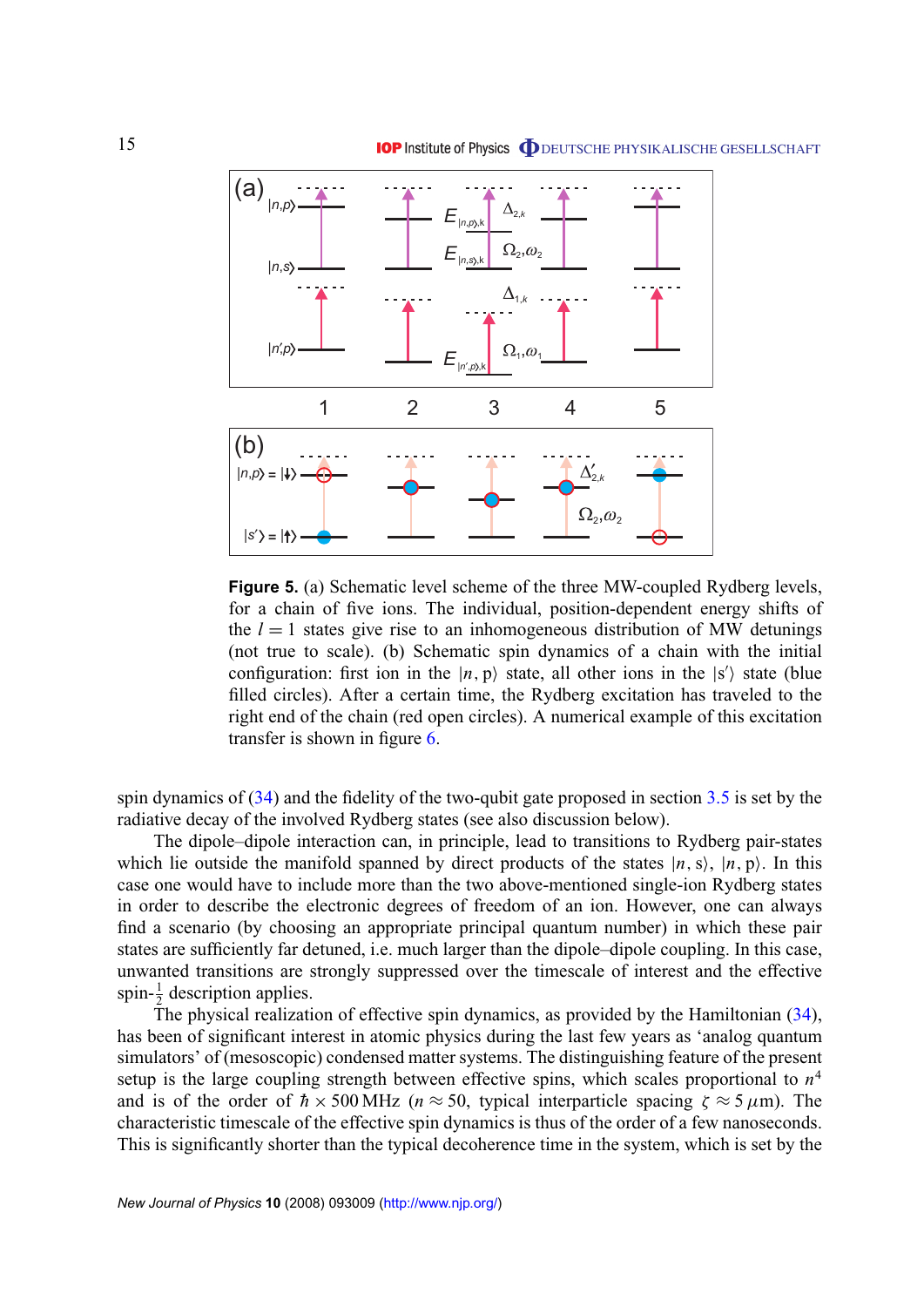<span id="page-15-0"></span>radiative lifetimes of the involved Rydberg states, which scale as *n* 3 and are typically of the order of  $\mu$ s (for Ca<sup>+</sup> ions, *n* = 50 and the lifetime is ~10  $\mu$ s [\[20\]](#page-27-0)).

Realization of effective spin models has also been proposed in the context of trapped ions in their electronic ground state, and with cold atoms and polar molecules in optical lattices. For trapped ions involving electronic ground states, models analogous to [\(34\)](#page-13-0) can be derived where the typical coupling strengths for the effective spin–spin interactions are in the range of tens of kHz [\[16\]](#page-27-0) with (long) decoherence times as described in the context of ion trap quantum computing [\[25,](#page-27-0) [26\]](#page-27-0). Effective Heisenberg models with nearest-neighbor interactions are also obtained with cold atoms in optical lattices [\[27,](#page-27-0) [28\]](#page-27-0), where the timescales of exchange interactions can be of the order of a few hundred Hz [\[29,](#page-27-0) [30\]](#page-27-0). We note that these energy scales are also directly related to the temperature requirements for the preparation of an effective zero-temperature ensemble. Finally, effective spin models, such as the Kitaev model [\[31\]](#page-27-0), have been proposed with polar molecules in optical lattices [\[32\]](#page-27-0)–[\[34\]](#page-27-0). In this context, electric dipole moments of a few Debyes can be induced by external dc and MW electric fields in the rotational manifold of molecules prepared in their electronic and vibrational ground state. The electric dipole–dipole interactions, which are strong and long-range in comparison with neutral atom collisional interactions, can lead to effective offsite-coupling strengths of the order of tens or hundreds of kHz, limited mainly by the conditions imposed by optical trapping, while coherence times are of the order of seconds, as determined e.g. by spontaneous emission in off-resonant light fields forming the trapping potential.

A second feature of simulating spin dynamics according to Hamiltonians of the type [\(34\)](#page-13-0) is the single-ion addressability and read out [\[35\]](#page-28-0), which the present setup inherits from the experimental developments in ion-trap quantum computing. In contrast, neutral atoms and molecules in optical molecules usually allow global addressing by laser light, even though significant effort is being devoted at the moment to developing these tools also for optical lattice setups [\[36,](#page-28-0) [37\]](#page-28-0). Note, however, that neutral atoms and molecules in optical lattices will typically allow for systems with a significantly larger number of 'spins' than in the ion case. In contrast, ion chains with their smaller number of constituents allow for implementing and studying mesoscopic versions of quantum many-body models [\[38\]](#page-28-0).

One of the experimentally most challenging aspects of realizing a Rydberg ion chain is the requirement of  $\pi$ -pulses to transfer ions from the ground state to the Rydberg state. In section [3.4,](#page-16-0) we discuss a version of an effective spin chain where the Rydberg dipoles are admixed to the electronic ground states with an off-resonant laser process, resulting in groundstate ions with effective oscillating dipole moments.

#### *3.3. Resonant excitation transfer*

In recent years, great attention has been devoted to quantum spin chains as described by the Hamiltonian [\(34\)](#page-13-0) as candidate systems for the implementation of quantum channels for shortdistance quantum communication [\[39\]](#page-28-0). Here, a certain quantum state is placed on one spin of the chain and dynamically transferred to a distant spin of the chain within a certain time and with some fidelity (for an overview of quantum communication via spin chains, see e.g. [\[40\]](#page-28-0) and references therein). It has also been suggested to use (disordered) spin chains for the purpose of quantum computation [\[41,](#page-28-0) [42\]](#page-28-0). A large variety of physical systems (see e.g. [\[43\]](#page-28-0) for further references) has been proposed as realizations of quantum spin chains, reaching from Josephson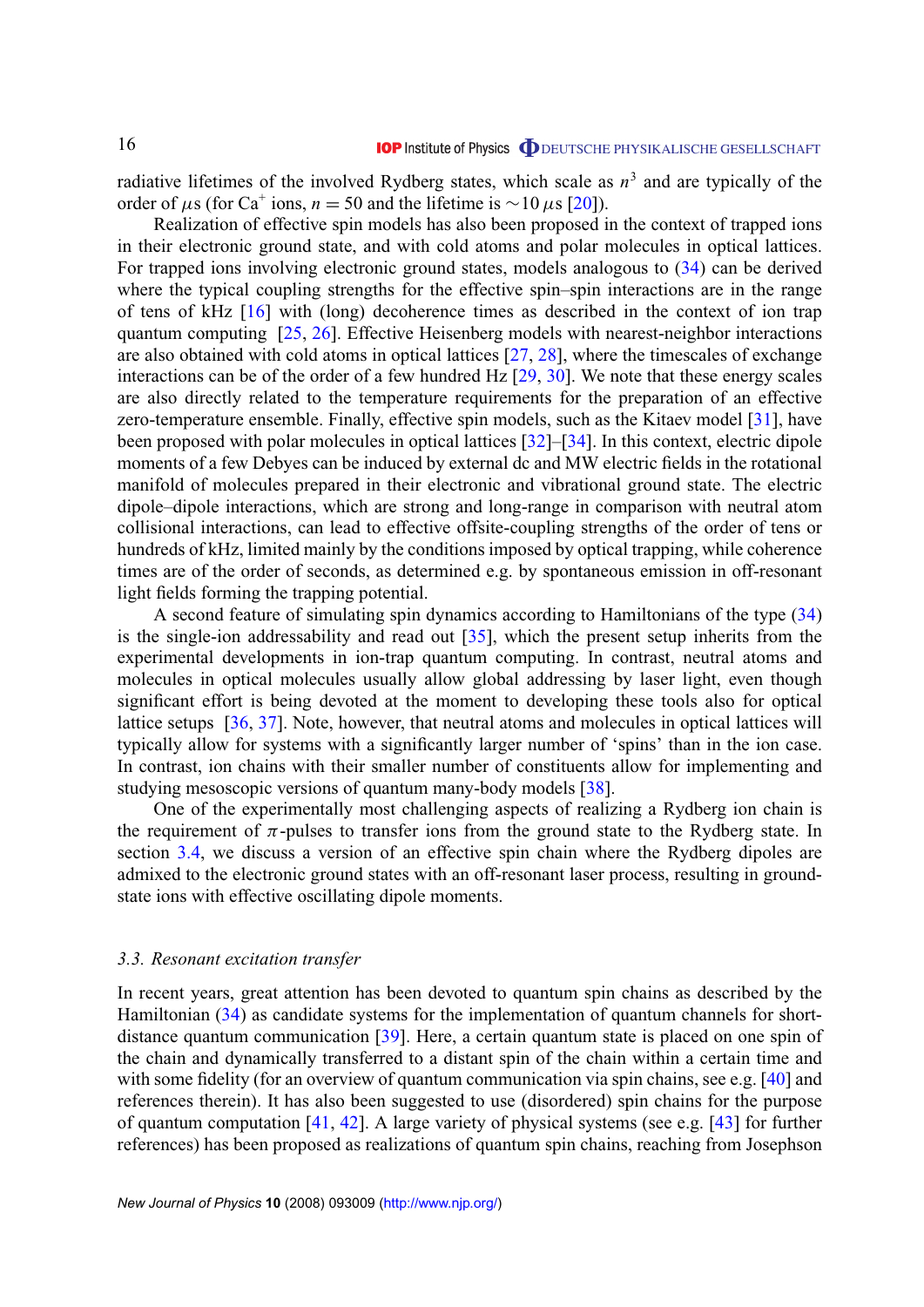<span id="page-16-0"></span>junctions with charge and flux qubits over quantum dots, NMR qubits, optical lattices to coupled arrays of cavities.

In view of practical implementations of such quantum channels, it has been studied in particular how the fidelity of the quantum-state transfer is affected by static and time-dependent inhomogeneities and disorder both in the spin couplings and the local magnetic fields applied to the individual spins [\[44\]](#page-28-0)–[\[49\]](#page-28-0), and how even single defects may drastically alter the transport properties through the chain [\[50\]](#page-28-0).

As an illustration of the spin dynamics contained in Hamiltonian [\(34\)](#page-13-0), which exhibits inhomogeneities both in the exchange couplings and the effective magnetic field, we study the transfer of an excitation from one side of a chain of ten ions to the other end. For simplicity we choose a scenario in which  $\eta_i = 0$  ( $\Omega_1 = 0$  in [\(16\)](#page-8-0)). As discussed in the previous subsection, in this case the interaction reduces to purely resonant dipole–dipole interaction. The ion-dependent coefficient of the dipole–dipole interaction can be written as

$$
v_{ij} = -\frac{2}{4\pi\epsilon_0 |Z_i^{(0)} - Z_j^{(0)}|^3} = -\frac{2M\omega_z^2}{e^2} \frac{1}{|u_i - u_j|^3},\tag{35}
$$

where the  $u_i$  are the equilibrium positions in dimensionless coordinates,  $u_i = Z_i^{(0)}$  $\int_{i}^{(0)}$ / $\zeta$  with  $\zeta = [e^2/(4\pi\epsilon_0 M \omega_z^2)]^{1/3}$  (see [\[15\]](#page-27-0)). The scale of the interaction energy is then given by  $J =$  $-(2M\omega_z^2/e^2)D_2$ . We choose the MW frequency  $\omega_2$  such that it is in resonance with the energy gap between the levels  $|n, s\rangle$  and  $|n, p\rangle$  determined by the gradient [\(31\)](#page-12-0) with  $\delta\beta_i = 0$ . Following [\(14\)](#page-7-0), the position-dependent change of the gradient  $\delta \beta_i$  gives rise to a position-dependent variation of the detuning, which reads

$$
\Delta_{2,i} = -\frac{4}{5} e \delta \beta_i \langle n, p | r^2 | n, p \rangle
$$
  
=  $-\frac{2}{5} M \omega_z^2 \langle n, p | r^2 | n, p \rangle \sum_{j \neq i}^N \frac{1}{|u_i - u_j|^3} = B_z \sum_{j \neq i}^N \frac{1}{|u_i - u_j|^3}.$  (36)

This situation is depicted in figure [5.](#page-14-0) The effective magnetic field *B<sup>z</sup>* and the coupling constant *J* do not scale independently since both  $D_2/e^2$  and the matrix element  $\langle n, p|r^2|n, p \rangle$  are of the order of  $a_0^2n^4$ . The precise value depends on the ionic species. For our simulations we use the parameters  $B_z = 0.65 J$  and  $\hbar\Omega_2 = 0.01 J$ . Initially, the system is prepared by a series of  $\pi$ -laser pulses in such a way that the first ion ( $k = 1$ ) is in the state  $|\uparrow\rangle = |n, s\rangle$ , while all others are in the state  $|\downarrow\rangle = |n, p\rangle$ . This state is sketched in figure [5\(](#page-14-0)b) by the solid circles. The temporal evolution under the Hamiltonian [\(34\)](#page-13-0) leads to a transfer of the excitation from the first ion to the last ion in the chain (open circles in figure [5\(](#page-14-0)b)). The corresponding numerical data are shown in figure [6](#page-17-0) where we monitor the time evolution of the expectation value  $\langle S_z^{(i)} \rangle$  in a chain of ten ions. The excitation transfer from the first to the tenth ion takes place in a time  $t = 1.8\hbar/J$ with an efficiency of 89%. Since *J* can be in the order of  $h \times 500$  MHz this resonant excitation transfer can therefore be achieved in about 3.6 ns, which is much less than the lifetime of ionic Rydberg states. The final state of the effective spin chain could be measured by first transferring the ions from the  $|n, s\rangle$  and  $|n, p\rangle$  states to two internal (meta-)stable states, and by subsequently applying standard fluorescence-state tomography techniques [\[35\]](#page-28-0).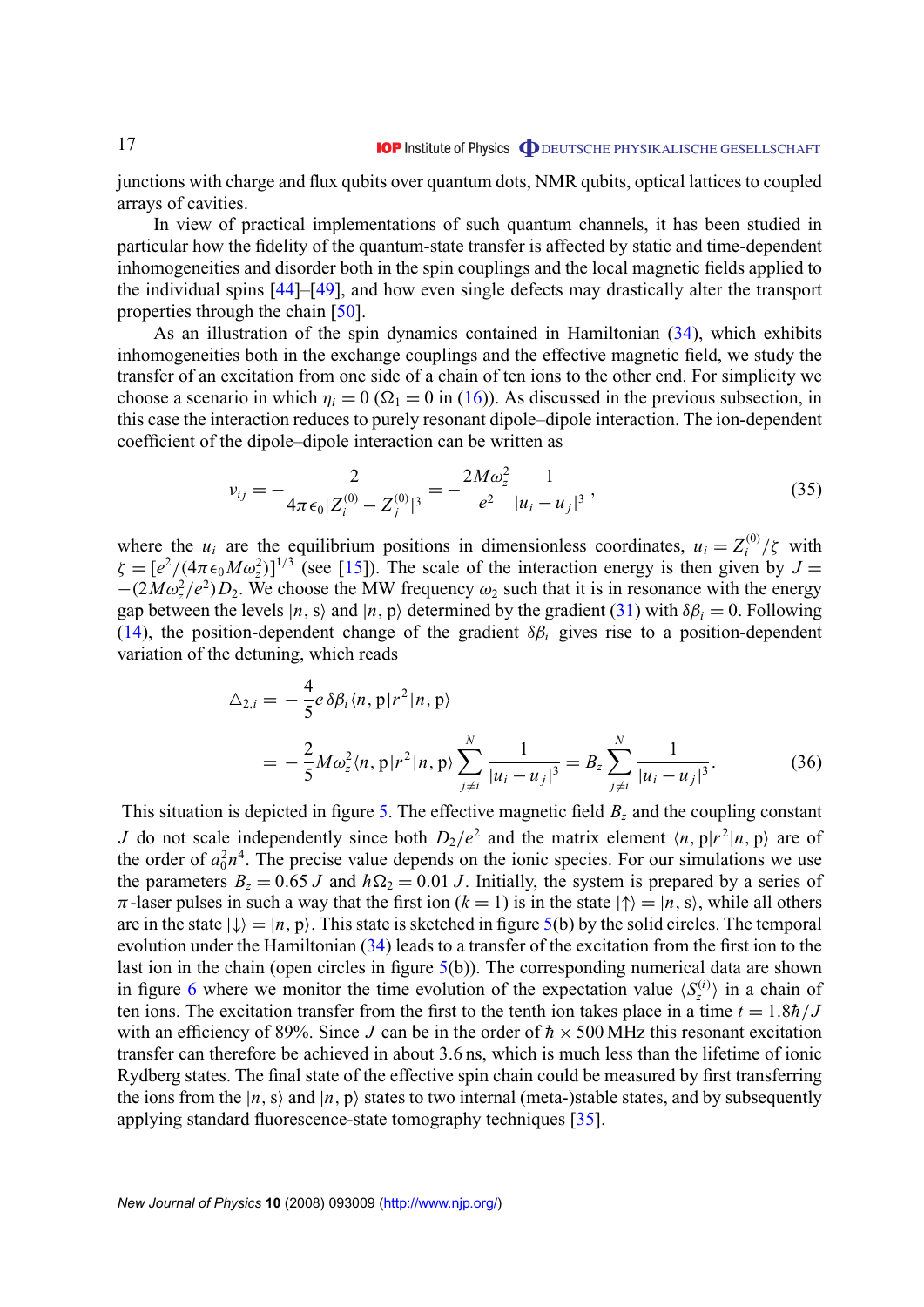<span id="page-17-0"></span>

**Figure 6.** Transport of an excitation through a chain of ten ions. The ion at site 1 is initially excited to the state  $|\uparrow\rangle$ , while all others are in the state  $|\downarrow\rangle$ . After the time  $t = 1.8 \hbar / J$ , the excitation is transferred from the first to the tenth ion. The inset shows the time evolution of the expectation values  $\langle S_z^{(1)} \rangle$  and  $\langle S_z^{(10)} \rangle$ .

#### *3.4. Spin dynamics in the electronic ground states*

In view of the short transition wavelength of 100 . . . 125 nm associated with a transition from an electronic ground state to a Rydberg level<sup>5</sup>, it is experimentally challenging to realize  $\pi$  laser pulses, which transfer the entire electronic population to the Rydberg levels, as required for the initialization step of the chain of effective spins. Thus, we outline an alternative scheme, which does not require the transfer of the full electronic population to Rydberg states and which is based on an adiabatic admixture of Rydberg levels to two electronic ground states by nearresonant CW lasers.

We extend the three-level scheme of section [2.3](#page-7-0) by including two ground states  $|g_1\rangle$ and  $|g_2\rangle$ , which are coupled by two lasers to the (undressed) Rydberg states  $|n, s\rangle$  and  $|n, p\rangle$ , respectively (see figure [7\)](#page-18-0). As before, we use the MW dressing fields to couple the set of bare Rydberg states  $|n', p\rangle$ ,  $|n, s\rangle$  and  $|n, p\rangle$ . The two CW lasers weakly couple the two ground states to the resulting dressed Rydberg level structure. Weak coupling requires that the laser Rabi frequencies are small compared with the MW Rabi frequencies and that the laser fields are sufficiently far detuned from the three dressed Rydberg states. Owing to the laser coupling, the two dressed ground states |g'<sub>1</sub>  $\vert 1\rangle, \vert g_2'$  $\langle$ <sub>2</sub>) obtain time-dependent oscillating dipole moments, which finally lead to dipole–dipole interactions between laser-dressed *ground-state* ions. The dressed ground states now constitute the two-level system of interest (effective spin degree of freedom) and play the role of the dressed Rydberg levels  $|s'\rangle$  and  $|n, p\rangle$  of section [2.3.](#page-7-0)

As shown in appendix [D](#page-25-0) for a specific set of Rabi frequencies and detunings of the MW and laser fields, the representation of the dipole operator in this effective two-level

 $5$  Spectral data for different ion species can be found, e.g. in [\[51\]](#page-28-0).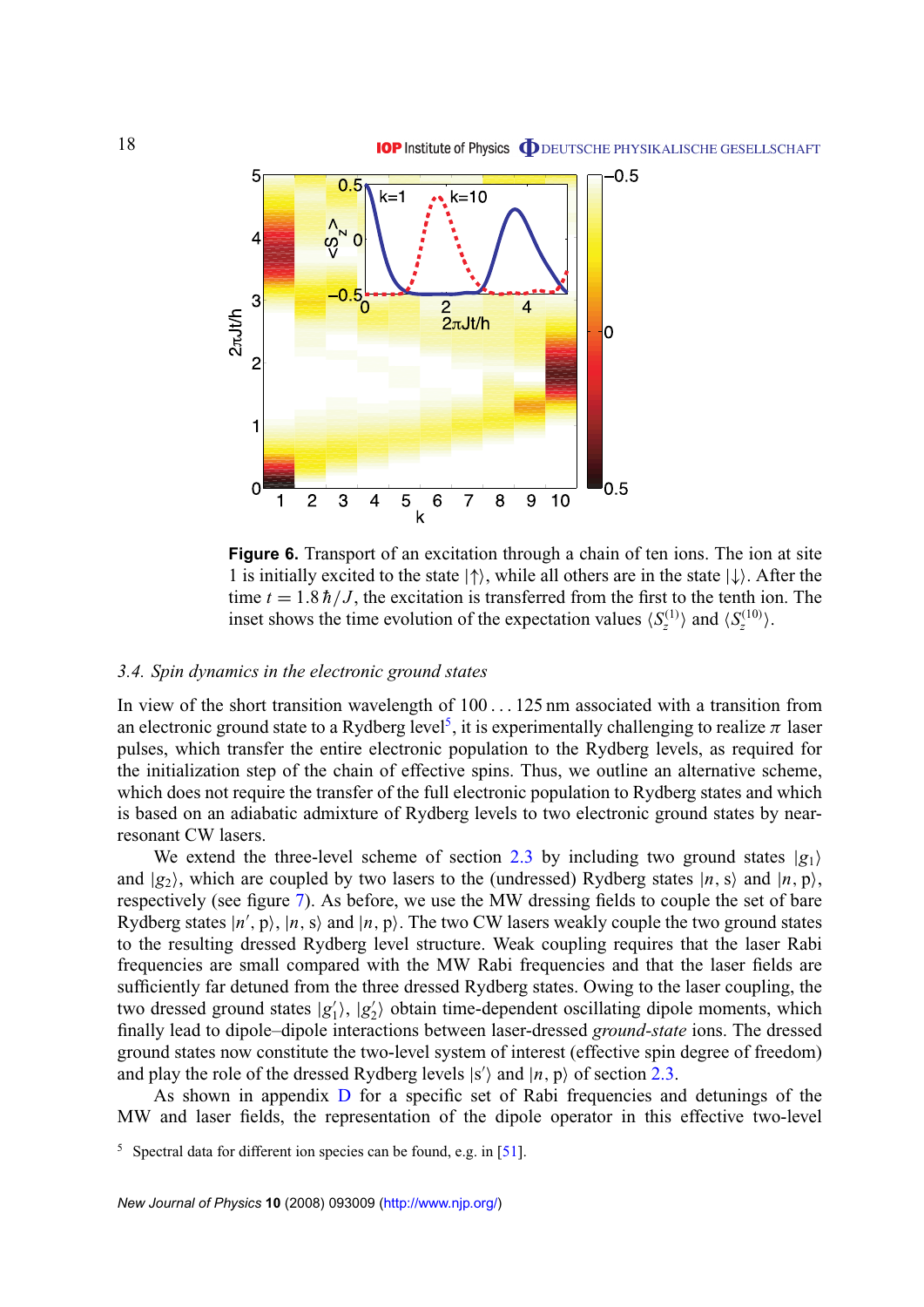<span id="page-18-0"></span>

**Figure 7.** MW dressing of ground state ions. Two lasers with Rabi frequencies  $\Omega_s$ ,  $\Omega_p$  and detunings  $\Delta_s$ ,  $\Delta_p$  weakly couple two electronic ground states  $|g_1\rangle$ ,  $|g_2\rangle$  to the Rydberg levels  $|n, s\rangle$  and  $|n, p\rangle$ , respectively. Thus ions residing in the electronic ground states are dressed and obtain time-dependent oscillating dipole moments.

system reads

$$
d_z = \begin{pmatrix} 0 & c_{p,1}c_{s,2}\sqrt{D_2} e^{-i\omega_2 t} \\ c_{p,1}c_{s,2}\sqrt{D_2} e^{i\omega_2 t} & 2c_{s,2}c_{p',2}\sqrt{D_1} \cos(\omega_1 t) \end{pmatrix}
$$
  
=  $c_{s,2}c_{p',2}\sqrt{D_1}\cos(\omega_1 t)(1-2S_z)+2c_{p,1}c_{s,2}\sqrt{D_2}(\cos(\omega_2 t)S_x + \sin(\omega_2 t)S_y)$  (37)

with the factors  $c_{\alpha}$  given by [\(D.7\)](#page-26-0). Thus, the resulting dipole operator as well as the resulting spin chain Hamiltonian describing the dynamics in the dressed ground states  $|g\rangle$  $\ket{i}, \ket{g'_2}$  $\binom{1}{2}$  have the same structure as in  $(20)$  and  $(34)$ , with the difference that the magnitude of the dipole moments is decreased by the factors  $c_{p,1}c_{s,2}$  and  $c_{p',2}c_{s,2}$ , respectively.

Owing to the weak admixture of the Rydberg states, the dressed ground states, have a finite lifetime, i.e. the time until a photon of the dressing lasers is scattered. Denoting the lifetime of the involved Rydberg states by  $\tau = 1/\Gamma$ , this scattering rate is approximately given by  $\Gamma_{\text{scat}} = |c_{\alpha}|^2 \Gamma$ , where  $c_{\alpha}$  represents a typical value of the admixture coefficients in [\(D.7\)](#page-26-0). For instance, the lifetime of the state  $|g|$  $\binom{1}{1}$  is enhanced by a factor of  $|c_{p,1}|^{-2}$  with respect to the radiative lifetime of the Rydberg state  $|n, p\rangle$ , since only the fraction  $|c_{p,1}|^2$  of the electronic population resides in the Rydberg state. Moreover, the fraction of the admixed Rydberg states affects the interaction among the ions. Compared with the bare dipole–dipole interaction the interaction between the dressed ions is suppressed by a factor  $\sim |c_{\alpha}|^{\frac{2}{3}}$ , resulting in an effectively slower spin dynamics. The typical timescale for the spin dynamics, e.g. the excitation transfer discussed in section [3.2,](#page-12-0) thus increases proportional to  $|c_{\alpha}|^{-4}$ . Hence, comparison of the scaling of the interaction strength and the lifetime reveals that the adiabatic admixture of Rydberg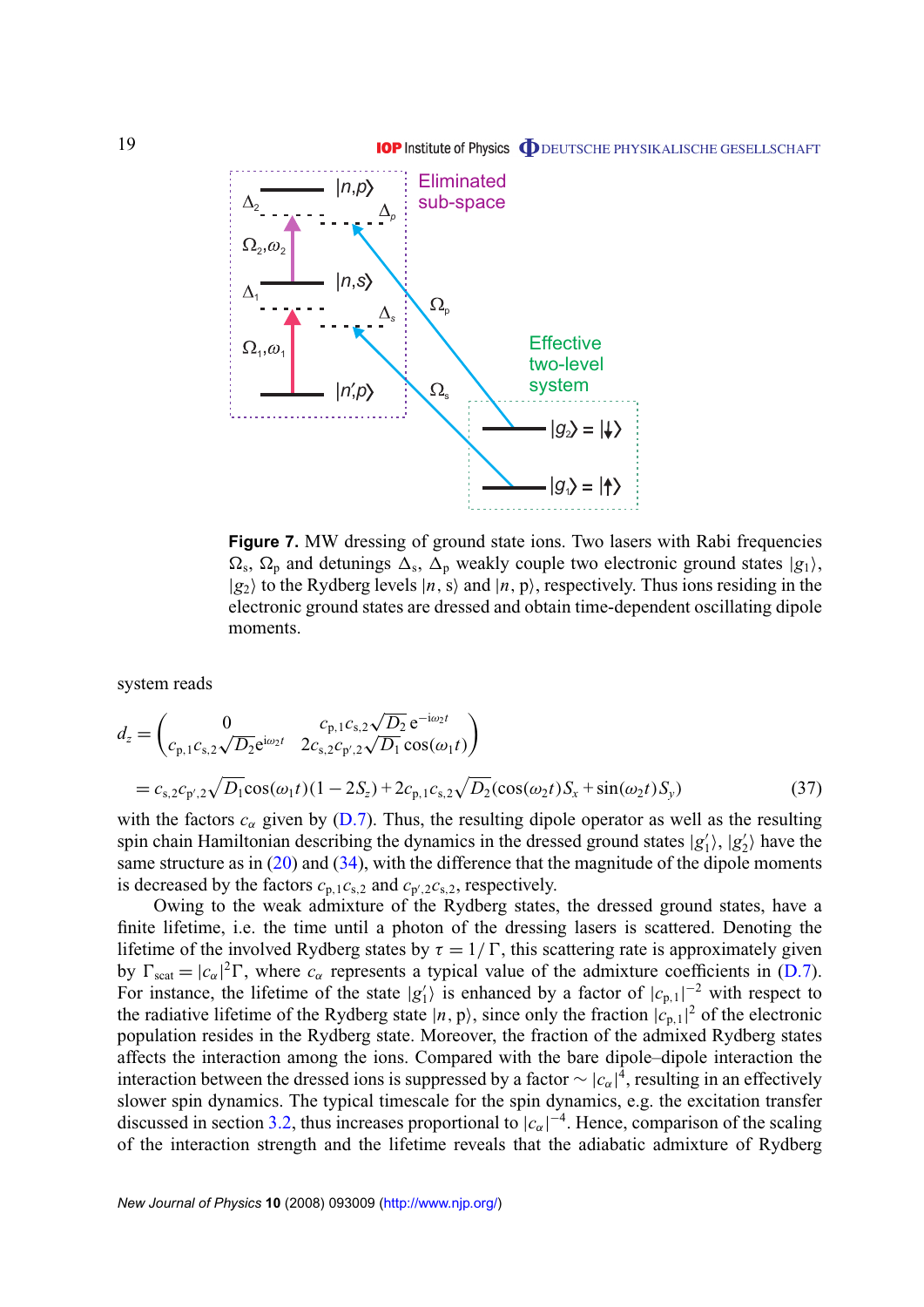<span id="page-19-0"></span>states must not be too weak in order to avoid that the decoherence due to spontaneous emission becomes an issue during the temporal evolution of the spin dynamics.

We remark that the outlined scheme for dressed ground-state ions also possesses the advantage that—in contrast with the situation where the ions are excited to Rydberg states it does not require a transfer of the electronic population from the Rydberg to (meta-)stable states before performing the quantum-state tomography.

#### *3.5. Fast two-qubit quantum gates with Rydberg ions*

In most two-qubit gate schemes, which have been suggested and implemented so far with trapped ions (see [\[52\]](#page-28-0)–[\[54\]](#page-28-0) for a few examples), the motional sidebands of the ions have to be spectroscopically resolved, which limits the achievable gate operation times, typically to the order of the inverse external trapping frequency. In order to overcome this limitation, it has been proposed to use specifically shaped trains of off-resonant laser pulses to implement geometric two-qubit ion gates with much faster gate times [\[55\]](#page-28-0). In the context of quantum information processing with neutral atoms, potentially fast two-qubit gates can be achieved for pairs of Rydberg atoms in an optical lattice, based on the strong and long-range dipolar interactions among the atoms [\[2,](#page-27-0) [8,](#page-27-0) [56\]](#page-28-0).

For the system of trapped Rydberg ions we have shown that despite the absence of permanent dipole moments MW-dressing fields can be used to generate strong dipole–dipole interactions between Rydberg ions. We now aim to exploit the electronic interaction Hamiltonian [\(34\)](#page-13-0) for the implementation of a fast conditional two-qubit phase gate along the lines of the proposals developed for neutral Rydberg atoms. Such a gate is characterized by the truth table  $|g_a\rangle_m|g_b\rangle_n \to e^{i(a-2)(b-2)\phi_{\text{ent}}}|g_a\rangle_m|g_b\rangle_n$  with  $a, b = 1, 2$  labeling the two ground states, and the ion indices *m*, *n*. Thus, the two-qubit state  $|g_1\rangle_m|g_1\rangle_n$  obtains a phase shift, while the other three states are unaffected (up to trivial single-qubit phases) [\[57\]](#page-28-0).

We identify the two ground states  $|g_1\rangle_m$  and  $|g_2\rangle_m$  of each ion *m* as logical qubit states  $|0\rangle$ and  $|1\rangle$ . The ground state  $|g_1\rangle$  is coupled to the Rydberg state  $|n,s\rangle$  by a near-resonant laser with time-dependent effective Rabi frequency  $\Omega_s(t)$  and detuning  $\Delta_s(t) = \omega_s(t) - (E_{|n,s\rangle} - E_{|g_1\rangle})/\hbar$ , which can be chosen equal for both ions *m* and *n*. The second ground state  $|g_2\rangle$  is not coupled to any Rydberg state. We again consider the scenario in which only one additional MW field with Rabi frequency  $\Omega_2$  and ion-dependent detunings  $\Delta_{2,m}$  (cf section [3.2\)](#page-12-0) is applied (see figure [8\)](#page-20-0), i.e.  $\Omega_1 = 0$  and  $\eta_m = 0$  in [\(34\)](#page-13-0). To perform the gate operation, we apply laser pulses to the two ions (similarly to the adiabatic gate scheme presented in [\[8\]](#page-27-0)). The variation of the laser pulses is assumed to be slow on the timescale set by  $\Omega_s$  and  $\Delta_s$  such that the system follows adiabatically the dressed states, which arise from slowly switching on the laser coupling. This adiabaticity condition guarantees that after applying the laser pulses the electronic population still completely resides in the initial electronic ground states. During the application of the laser pulses and the resulting dressing of the electronic ground states, part of the electronic population is transferred from the states  $|g_1\rangle_m$  and  $|g_1\rangle_n$  to the Rydberg states, where the ions interact via the resonant dipole–dipole interaction and thereby accumulate an entanglement phase, given by

$$
\phi_{\text{ent}}(t) = \int_0^t \mathrm{d}\tau (\epsilon_{|g_1\rangle|g_1\rangle}(\tau) - \epsilon_{|g_1\rangle|g_2\rangle}(\tau) - \epsilon_{|g_2\rangle|g_1\rangle}(\tau)),\tag{38}
$$

where  $\epsilon_{|g_a\rangle_m|g_b\rangle_n}$  denotes the eigenenergy of the instantaneous eigenstate connected to the state  $|g_a\rangle_m|g_b\rangle_n$  in the absence of laser pulses. Figure [9\(](#page-20-0)a) shows a specific choice for the pulse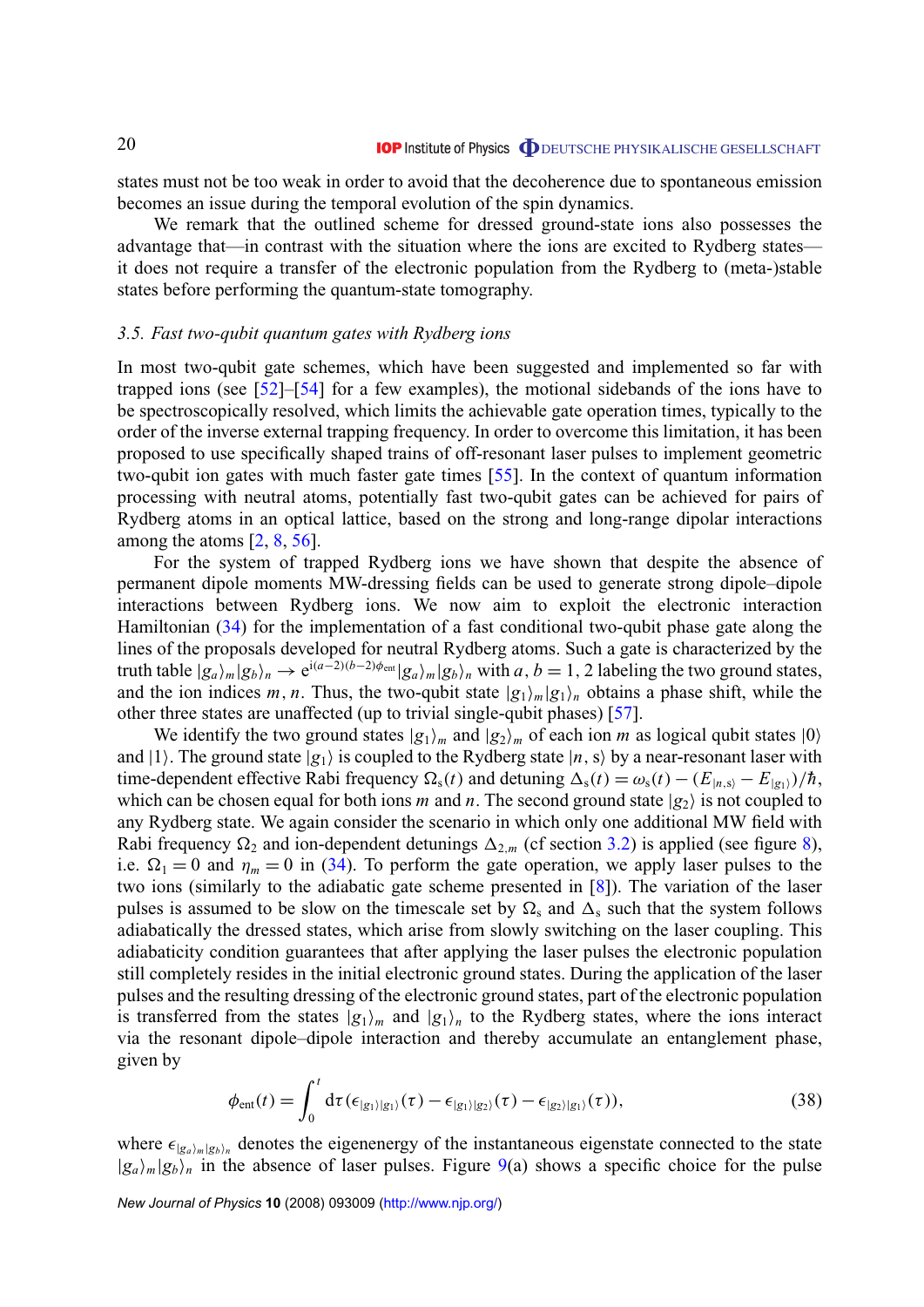<span id="page-20-0"></span>

**Figure 8.** Level scheme for the implementation of a conditional two-qubit phase gate. The ground states  $|g_1\rangle$  of the respective ions are coupled via a laser with time-dependent detuning  $\Delta_{s}(t)$  and Rabi frequency  $\Omega_{s}(t)$  to the Rydberg level  $|n, s\rangle$ . A MW field of constant Rabi frequency  $\Omega_2$  and ion-dependent detuning  $\Delta_{2,m}$  couples the Rydberg levels  $|n, s\rangle$  and  $|n, p\rangle$ .



**Figure 9.** Two-qubit conditional phase gate between the first and second ion in a chain of ten ions. (a) Pulse profile: Rabi frequency  $\Omega_s(t)$  and detuning  $\Delta_{\rm s}(t)$  of the dressing lasers. The MW Rabi frequency is chosen  $\Omega_2 = 57.5$  MHz, the ion-dependent MW detunings are  $\Delta_{2,1} = -279 \text{ MHz}$ ,  $\Delta_{2,2} = -667 \text{ MHz}$ . Dipole–dipole interaction energy scale  $J/\hbar = 500 \text{ MHz}$  (cf section [3.2\)](#page-12-0). (b) Accumulated phase shifts in the dressed states adiabatically connected to the initial ground states, and resulting entanglement phase  $\phi_{ent}(t)$ .

profile, the time-dependent energies of the dressed states adiabatically connected to the different ground states. The resulting accumulated phase shifts are presented in figure 9(b). The gate operation time *T* is approximately two orders of magnitude larger than the inverse of the maximum Rabi frequency  $\Omega_{\rm s}^{(0)}$  of the applied lasers in order to satisfy the adiabaticity condition (for the chosen set of parameters,  $T = 100/\Omega_s^{(0)} = 10 \,\mu s$ ). In order to minimize imperfections in the gate operation due to spontaneous scattering of photons of the dressing lasers (cf the discussion in section [3.4\)](#page-16-0), the gate operation has to take place on a timescale much faster than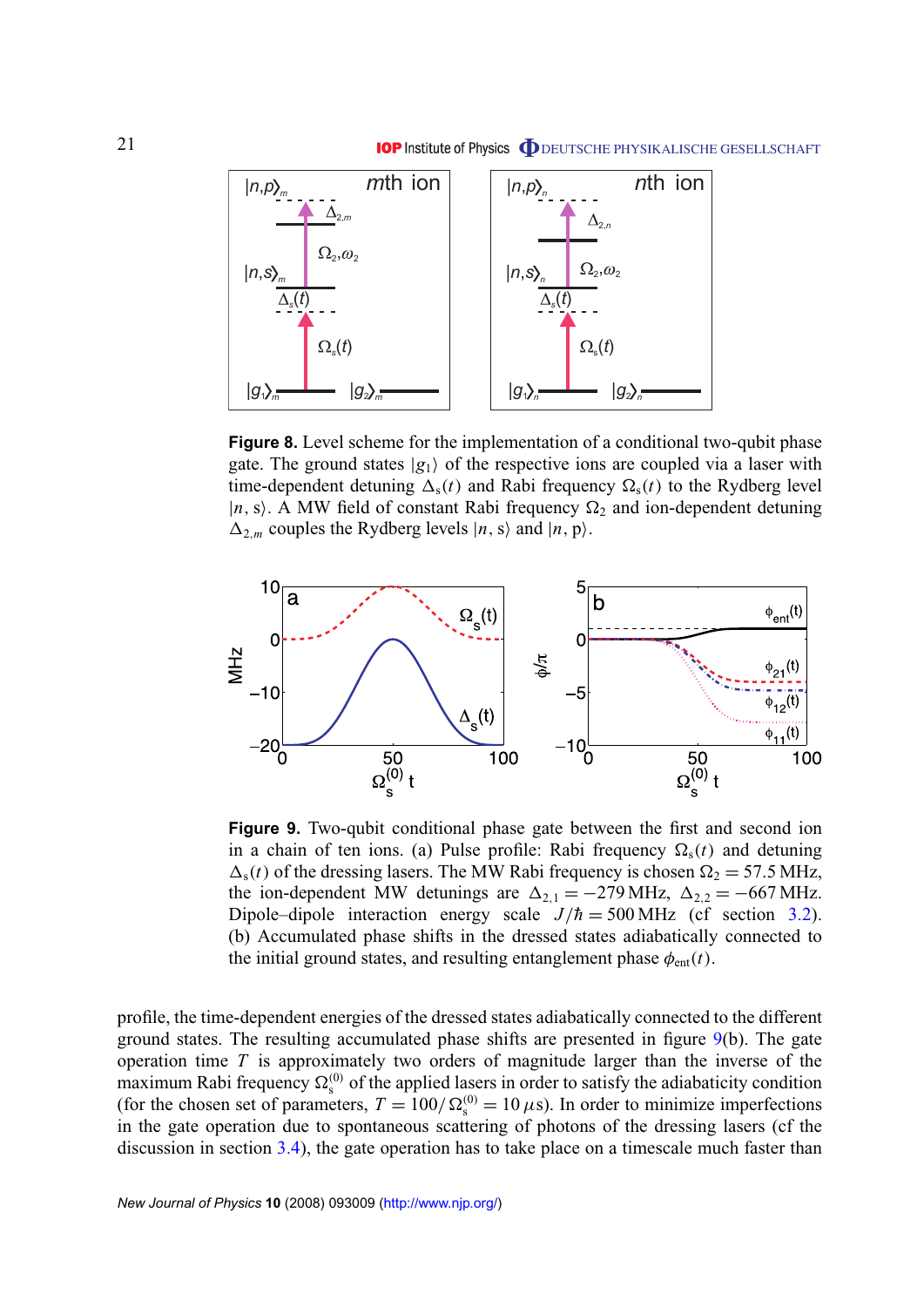<span id="page-21-0"></span>the lifetime  $\tau$  of the involved Rydberg levels, i.e.  $T \ll \tau$ . Furthermore, *T* has to be shorter than the dephasing time  $t_{\text{deph}}$ , which results from the residual coupling of the electronic dynamics and the external motion (cf the discussion in section  $3.2$  and appendix A). For sufficiently high laser Rabi frequencies and long-lived Rydberg levels, these conditions can be satisfied.

#### **4. Conclusions and outlook**

In this paper, we have shown that trapping of Rydberg ions in a linear electric ion trap under realistic conditions is feasible. We have found that for not too large principal quantum numbers, electronic losses and field ionization of the Rydberg ions due to the trapping fields are negligible, and that the coupling of electronic and external dynamics of the ions results in renormalized trapping frequencies for ions excited to Rydberg states. We have suggested to use MW dressing fields in order to generate strong dipolar interactions among the ions. The Rydberg excitation dynamics of the MW-dressed ions can be described by an effective interacting spin- $\frac{1}{2}$  Hamiltonian. The strong interactions give rise to a typical corresponding timescale of the order of a few ns, which is substantially shorter than the typical decoherence time set by the radiative decay of Rydberg states. We have studied the dynamical transfer of a Rydberg excitation through the ion chain and discussed the implementation of fast two-qubit gates. While the laser excitation of ions to Rydberg states is an experimentally challenging task, the system offers the prospect of studying coherent many-body quantum dynamics on fast timescales in a well-controlled and structured environment.

Beyond the present work, trapped Rydberg ions offer a rich playground for further studies of more involved Rydberg dynamics: Combining e.g. ions of different species or exciting only a certain number of the trapped ions to Rydberg states offers the possibility of introducing further inhomogeneities in the spatial distribution of effective spins and of studying in a well-controlled way spin chain dynamics in the presence of disorder and effective spin vacancies (cf the discussion in section [3.3\)](#page-15-0). The analysis can also be readily extended to the study of Rydberg excitation dynamics in 2D or 3D ion crystals. The individual addressability of trapped Rydberg ions allows for the setup of an excitation trap [\[9\]](#page-27-0), where an effective spin excitation propagating along the ion chain is trapped or extracted from the system once it reaches a dedicated site.

The present work focuses on the parameter regime where the interparticle distance in the ion chain is much larger than the extension of the electronic wave function of ions excited to Rydberg states. Another interesting scenario is the situation where those two length scales become comparable. If this regime can be achieved, electrons could hop between overlapping Rydberg orbitals of adjacent ions, which would pave the way towards the realization of mesoscopic Hubbard-type models in an ion trap.

#### **Acknowledgments**

We thank Klemens Hammerer, Andreas Buchleitner, Hartmut Häffner, Piet Schmidt and Rainer Blatt for discussions, and in particular Jonathan Home for valuable comments. This work was supported by the Austrian Science Foundation, the EU under grants CONQUEST, MRTN-CT-2003-505089 and SCALA IST-15714, and the Institute for Quantum Information. L-ML acknowledges funding from the National Funds of Natural Science (grant no 10504042).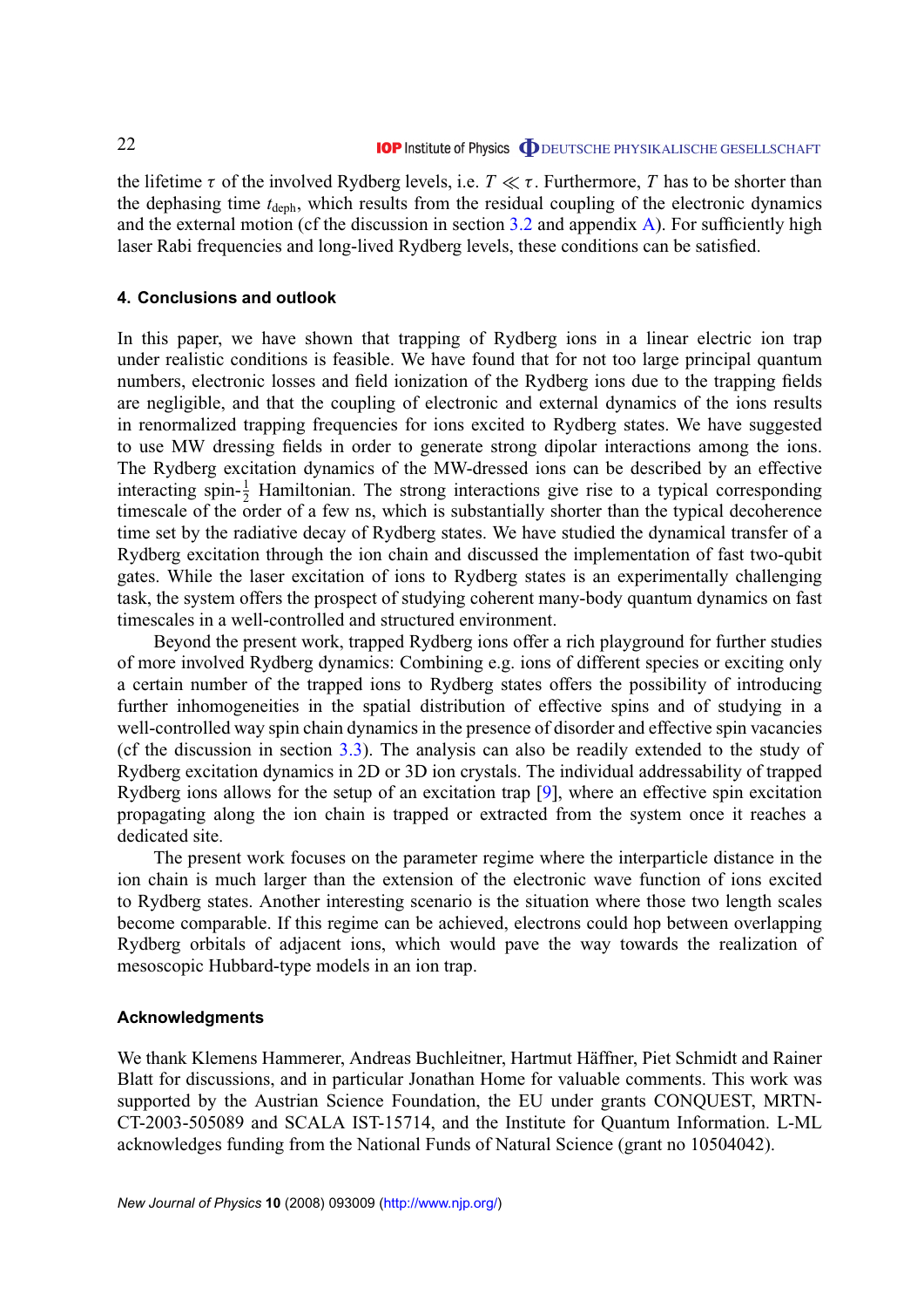#### <span id="page-22-0"></span>**Appendix A. Residual entanglement of internal and external motion**

In this appendix, we discuss the influence of the renormalized trapping frequencies  $(24)$  and  $(25)$ on the quality of the effective spin model  $(34)$  and the quantum gate proposed in section [3.5.](#page-19-0)

The basic effect of the coupling of internal and external dynamics can be understood by considering a simple model system. It consists of a driven two-level system (corresponding to the  $|n, s\rangle$  and  $|n, p\rangle$  Rydberg states), which is coupled to a harmonic oscillator mode (describing the external confinement of the ion) through a state-dependent frequency shift  $\delta\omega$  of the oscillator (we assume  $|\delta \omega| \ll \omega$ ):

$$
H = \frac{p^2}{2m} + \frac{m\omega^2}{2}x^2 + \frac{\hbar\Delta}{2}\sigma_z + \frac{\hbar\Omega}{2}\sigma_x + \frac{\hbar(\delta\omega)}{x_{ho}^2}x^2 \otimes \sigma_z.
$$
 (A.1)

Here,  $x_{ho} =$ √  $\overline{h/(m\omega)}$  is the oscillator length and  $\sigma_{x,z}$  are Pauli matrices. On introducing creation and annihilation operators, the Hamiltonian takes the form

$$
H = \hbar \omega a^{\dagger} a + \frac{\hbar \Delta'}{2} \sigma_z + \frac{\hbar \Omega}{2} \sigma_x + \hbar (\delta \omega) a^{\dagger} a \otimes \sigma_z + \frac{\hbar (\delta \omega)}{2} \left( a^{\dagger 2} + a^2 \right) \otimes \sigma_z \quad (A.2)
$$

with the renormalized detuning  $\Delta' = \Delta + (\delta \omega)$ . After transforming to an interaction frame with respect to the free evolution of the oscillator, the Hamiltonian reads

$$
H' = \frac{\hbar \Delta'}{2} \sigma_z + \frac{\hbar \Omega}{2} \sigma_x + \hbar (\delta \omega) a^\dagger a \otimes \sigma_z + \frac{\hbar (\delta \omega)}{2} \left( e^{-2i\omega t} a^{\dagger 2} + e^{2i\omega t} a^2 \right) \otimes \sigma_z.
$$
 (A.3)

The rotating terms describe off-resonant couplings between different oscillator levels, which yield corrections of the order of  $(\delta \omega)^2/\omega$  and can be neglected. The dominant perturbation comes from the term  $\hbar(\delta \omega) a^{\dagger} a \otimes \sigma_z$ , which is diagonal in the basis of oscillator number states and results in dephasing of the two-level dynamics. The characteristic dephasing time can be estimated as  $\tau_{\text{deph}} \sim [(\delta \omega)\langle\Delta n\rangle]^{-1}$ , where  $\langle \Delta n \rangle$  denotes the variance in the initial occupation number distribution of the oscillator mode.

The real physical system under consideration consists of *N* effective spins encoded in the two Rydberg states of each ion, while the external motion of the ion string is described by 3*N* oscillator (phonon) modes. In section [2.4,](#page-9-0) we have found that the renormalization of the radial trapping frequency is approximately two orders of magnitude larger than for the longitudinal one. This implies that the dephasing of each individual spin- $\frac{1}{2}$  system mainly results from the coupling to the two vibrational modes in the *X*- and *Y* -directions. The dephasing time for a quantum state of *N* spins obviously strongly depends on the actual spin state under consideration. A rough estimate yields an expected reduction of at most by a factor of 1/(2*N*) compared with a single spin coupled to a single oscillator mode:  $\tau_{\text{deph},N} \approx \tau_{\text{deph}}/(2N)$ . For a chain of ten ions with sideband-cooled radial modes (see e.g. [\[58\]](#page-28-0)) and a relative correction of the radial trapping frequency of 0.1%, we find dephasing times  $\tau_{\text{deph},N=10}$  of several  $\mu$ s, which is of the same order of magnitude as the radiative lifetime of the ions.

#### **Appendix B. Electronic losses and ionization**

In this appendix, we discuss under which conditions unwanted loss of electronic population from the Rydberg states  $|n, s\rangle$  and  $|n, p\rangle$  and ionization effects due to the static and timedependent trapping fields and the MW dressing fields contained in Hamiltonian [\(12\)](#page-5-0) are negligible.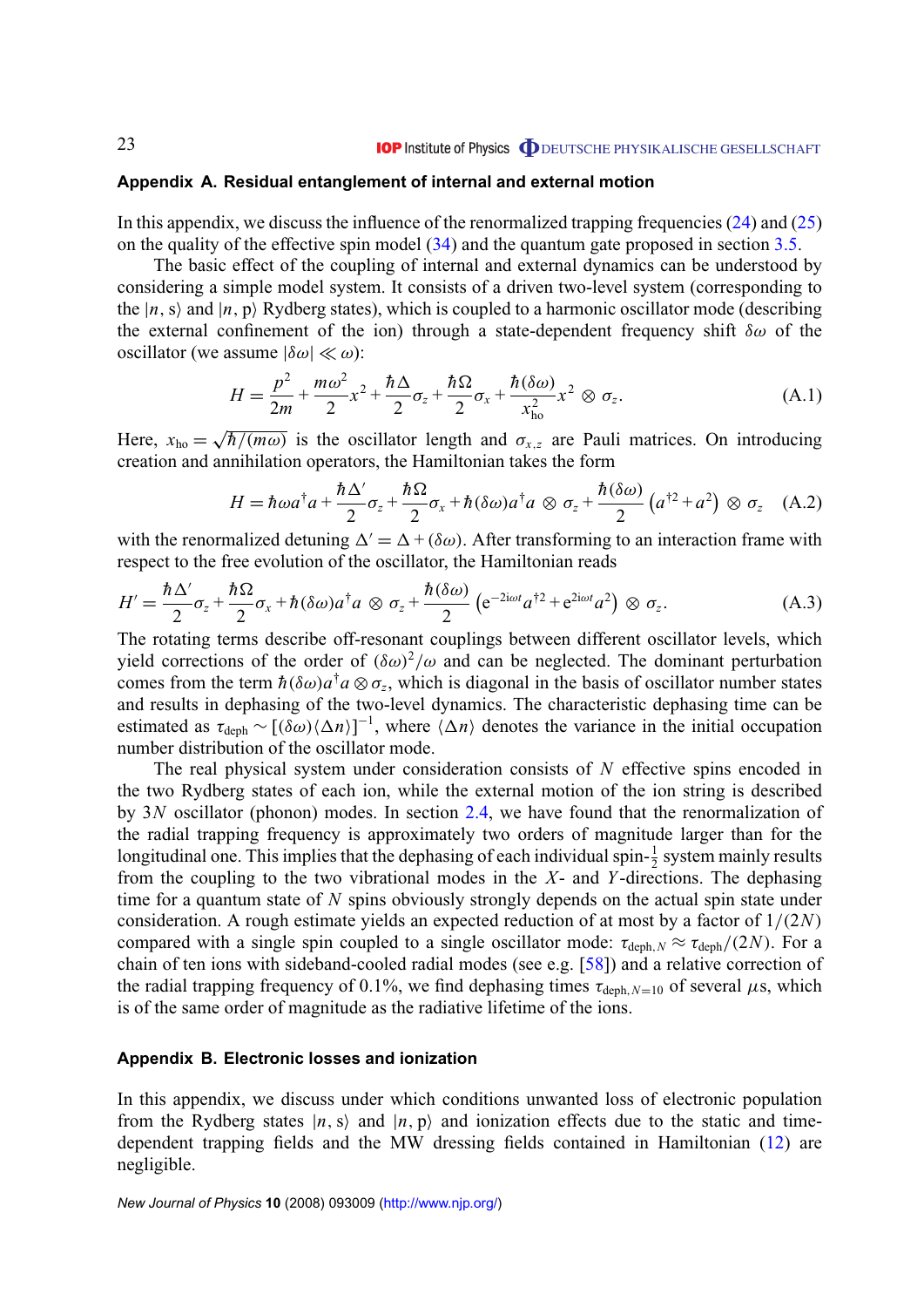We first analyze the effect of the static term  $H<sub>stat</sub>$  and consider the potential

$$
V' = -\frac{2e^2}{4\pi\epsilon_0 r} + e\beta \left[ x^2 + y^2 - 2z^2 \right].
$$
 (B.1)

Here we have approximated the interaction of the ionic core with the valence electron by a pure Coulomb potential. *V'* possesses two saddle points located at the *z*-axis at  $z_{\text{sad}} =$  $\pm[e/(8\pi\epsilon_0\beta)]^{1/3}$ , where it assumes the value  $V'_{\text{sad}} = -\frac{3}{2}$  $\frac{3}{2} \left[ (e^5 \beta) / (\epsilon_0^2 \pi^2) \right]^{1/3}$ . Solving  $E_{\text{Ry}} = V'_{\text{s}}$  $\pm$ [ $\epsilon$ /(δλεύ $\rho$ )] , where it assumes the value  $v_{\text{sad}} = -\frac{1}{2}$  [( $\epsilon$   $\rho$ )/( $\epsilon$ <sub>0</sub> $\lambda$ )] . Solving  $E_{\text{RY}} = v_{\text{sad}}$  yields an estimate for the gradient  $\beta$  at which field ionization would occur classically,

$$
\beta_{\text{ion}} = \frac{4}{27} \frac{e^7 m^3}{(4\pi \epsilon_0)^4 \hbar^6 n^6} = 1.44 \times 10^{21} \,\text{V} \,\text{m}^{-2} \times \frac{1}{n^6}.\tag{B.2}
$$

For  $n = 50$ , for example, we find  $\beta_{\text{ion}} = 9.2 \times 10^{10} \text{ V m}^{-2}$ , which is three orders of magnitude larger than the largest values for the gradient  $\beta$  actually used in experiment [\[12\]](#page-27-0).

In section [2.3,](#page-7-0) we use the MW dressing fields of [\(12\)](#page-5-0) with Rabi frequencies  $\Omega$  of the order of  $2\pi \times 10$  MHz for driving the  $|n,s\rangle \rightarrow |n,p\rangle$  transition. The fields might cause unwanted electronic population transfer from these two states of interest to near-resonant Rydberg levels with subsequent ionization. For Ca<sup>+</sup> it can be seen from the level scheme (cf figure  $2(a)$  $2(a)$ ) that no accidental quasi-degeneracy of the  $|n, s\rangle \rightarrow |n, p\rangle$  transition with transitions to other Rydberg states exists. Thus, single-photon transitions leading out of the two-level system are far offresonant<sup>6</sup>. Consequently, also multiphoton Raman-type transitions are strongly suppressed due to the large detuning to any possible intermediate state. 'True' *n*-photon transitions can be ruled out, since we work in the regime where  $\Omega \ll \omega$  with  $\omega$  being the MW frequency [\[1\]](#page-27-0).

It is known that time-dependent electric fields can lead to ionization of Rydberg states at field strengths far below the threshold expected for a static field of the same strength [\[59\]](#page-28-0)–[\[61\]](#page-28-0). The underlying mechanism is a series of Landau–Zener transitions between states belonging to different *n*-manifolds. In the case of a homogeneous electric field, they become significant around a field strength of  $(eQ^3)/((4\pi\epsilon_0)3a_0^2n^5)$ , which corresponds to the Inglis–Teller limit [\[1\]](#page-27-0) ( $Q$  is the core charge). We apply a similar argument for the gradient field  $H_{osc}$  in [\(12\)](#page-5-0). Estimating the maximal first-order energy shift of the uppermost state of the *n*-manifold as  $e\alpha a_0^2 n^4/Q^2$ yields a critical field gradient of the order of

$$
\alpha_c \approx \frac{1}{2} \frac{e}{(4\pi\epsilon_0)a_0^3} \times \frac{Q^4}{n^7}.
$$
\n(B.3)

For  $n = 50$  and singly charged ions, we find  $\alpha_c \sim 10^{11} \text{ V m}^{-2}$ , which is two orders of magnitude larger than typical experimental values [\[12\]](#page-27-0).

Due to the strong modulation of the electric gradient field (cf discussion in section [2.2\)](#page-5-0), multiphoton transitions out of the  $|n,s\rangle$ ,  $|n,p\rangle$  states, involving up to  $\approx e\alpha a_0^2 n^4/(\hbar\omega_{\rm RF})$  photons, might occur. For Ca<sup>+</sup> and  $n = 50$ , the energy separation of about  $2\pi \times 4$  GHz that could be bridged via such multiphoton transitions is still significantly smaller than the detuning of any transition leading out of the  $|n, s\rangle$ ,  $|n, p\rangle$  states.

In conclusion, for typical trap parameters and the MW field strengths we are interested in unwanted losses of electronic population for ions excited to the  $|n, s\rangle$ ,  $|n, p\rangle$  states and ionization due to the static and time-dependent trapping fields and the MW dressing fields is negligible for principal quantum numbers up to  $n = 50$ .

<span id="page-23-0"></span>24

<sup>&</sup>lt;sup>6</sup> For Ca<sup>+</sup> and  $n = 50$ , the transition frequency for the  $|n, s\rangle \rightarrow |n, p\rangle$  transition of interest is  $2\pi \times 84$  GHz, while the other relevant transitions are far off-resonant:  $2\pi \times 153 \text{ GHz}$  for  $|n, s\rangle \rightarrow |n-1, p\rangle$ ,  $2\pi \times 43 \text{ GHz}$  for  $|n, p\rangle \rightarrow |n-1, d\rangle$  and  $2\pi \times 143$  GHz for  $|n, p\rangle \rightarrow |n+1, s\rangle$  (no fine-structure included).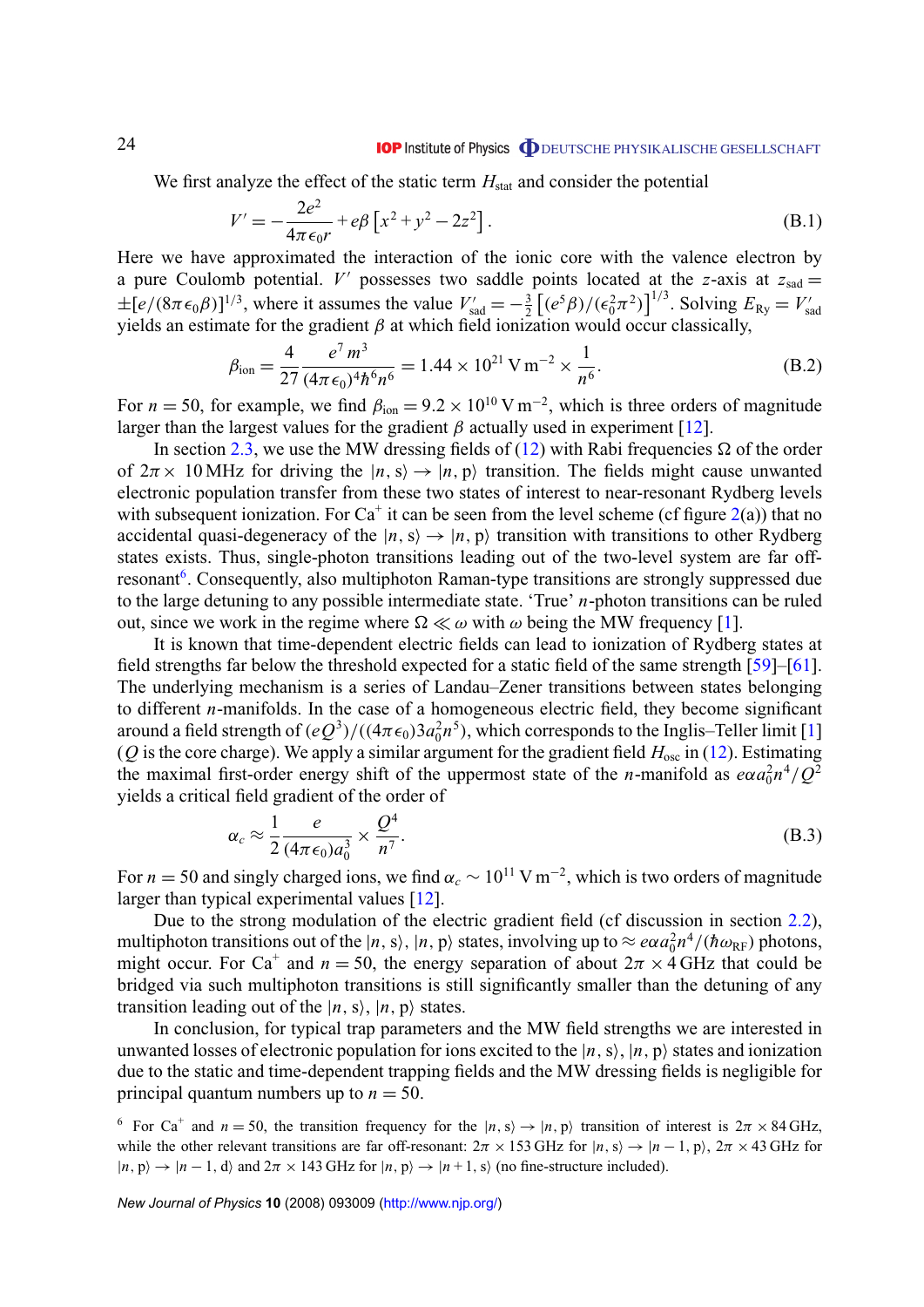#### <span id="page-24-0"></span>**Appendix C. Hamiltonian of** *N* **interacting Rydberg ions**

In this appendix, we derive the Hamiltonian for a system of *N* interacting trapped Rydberg ions. Using the single-ion Hamiltonian [\(6\)](#page-4-0) and introducing a label for the respective ions, we find

$$
H_N = \sum_{i}^{N} H'_i + \frac{1}{2} \sum_{i,j(\neq i)}^{N} V(\mathbf{R}_i, \mathbf{R}_j, \mathbf{r}_i, \mathbf{r}_j).
$$
 (C.1)

with *V* given by  $(26)$ . The external dynamics is governed by the interplay of the harmonic confinement and the Coulomb force between the ions. The corresponding potential reads

$$
V_{\text{ext}} = \frac{1}{2} M \sum_{i}^{N} \left[ \omega_{z}^{2} Z_{i}^{2} + \omega_{\rho}^{2} (X_{i}^{2} + Y_{i}^{2}) \right] + \frac{1}{2} \frac{e^{2}}{4 \pi \epsilon_{0}} \sum_{i,j(\neq i)}^{N} \frac{1}{R_{ij}}.
$$
 (C.2)

Following  $[16, 17]$  $[16, 17]$  $[16, 17]$ , we perform a harmonic expansion of  $V_{ext}$ , which puts us in a position to describe the external dynamics in terms of uncoupled harmonic oscillators/phonon modes. To this end, we first calculate the ionic equilibrium positions  $\mathbf{R}_i^{(0)}$  $i_i^{(0)}$ . In a linear Paul trap with tight transversal confining,  $\omega_{\rho} \gg \omega_z$ , the ions align along the *z*-axis of the trap such that  $\mathbf{R}_i^{(0)} = (0, 0, Z_i^{(0)})$  $Z_i^{(0)}$ ) where the  $Z_i^{(0)}$ <sup>(0)</sup> are determined by  $(\partial V_{ext}/\partial Z_i) = 0$ , which leads to the system of equations

$$
M\omega_z^2 Z_i^{(0)} = \frac{e^2}{4\pi\epsilon_0} \sum_{j(\neq i)}^N \frac{Z_i^{(0)} - Z_j^{(0)}}{|Z_i^{(0)} - Z_j^{(0)}|^3}.
$$
 (C.3)

With the  $Z_i^{(0)}$  $I_i^{(0)}$  being determined, the harmonic approximation of the potential  $V_{ext}$  reads

$$
V_{\text{ext}} = \frac{1}{2} M \sum_{\alpha = x, y, z} \sum_{i,j}^{N} K_{ij}^{\alpha} q_i^{\alpha} q_j^{\alpha}
$$
 (C.4)

with the displacements  $q_i^x = X_i$ ,  $q_i^y = Y_i$  and  $q_i^z = Z_i - Z_i^{(0)}$  $i_i^{(0)}$  and the coefficient matrix

$$
K_{ij}^{\alpha} = \begin{cases} \omega_{\alpha}^{2} - c_{\alpha} \frac{e^{2}}{4\pi\epsilon_{0}M} \sum_{k(\neq i)}^{N} \frac{1}{|Z_{i}^{(0)} - Z_{k}^{(0)}|^{3}}, & \text{for} \quad i = j, \\ c_{\alpha} \frac{e^{2}}{4\pi\epsilon_{0}M} \frac{1}{|Z_{i}^{(0)} - Z_{j}^{(0)}|^{3}}, & \text{for} \quad i \neq j, \end{cases}
$$

where  $c_{x,y} = 1$ ,  $c_z = -2$ . The vibrational dynamics of the 1D chain is then described by

$$
H_{\rm ph} = \frac{1}{2} M \sum_{\alpha = x, y, z} \sum_{i,j}^{N} K_{ij}^{\alpha} q_i^{\alpha} q_j^{\alpha} + \frac{1}{2M} \sum_{\alpha = x, y, z} \sum_{i}^{N} (P_i^{\alpha})^2.
$$
 (C.5)

The Hamiltonian  $H_{ph}$  can be brought into diagonal form by introducing phonon modes via the orthogonal matrices *M*<sup>α</sup> ,

$$
q_i^{\alpha} = \sum_{n}^{N} \frac{M_{i,n}^{\alpha}}{\sqrt{2M\omega_{\alpha,n}/\hbar}} (a_{\alpha,n}^{\dagger} + a_{\alpha,n}),
$$
 (C.6)

$$
P_k^{\alpha} = \mathbf{i} \sum_{n}^{N} \frac{M_{k,n}^{\alpha}}{\sqrt{2/(\hbar M \omega_{\alpha,n})}} (a_{\alpha,n}^{\dagger} - a_{\alpha,n}),
$$
 (C.7)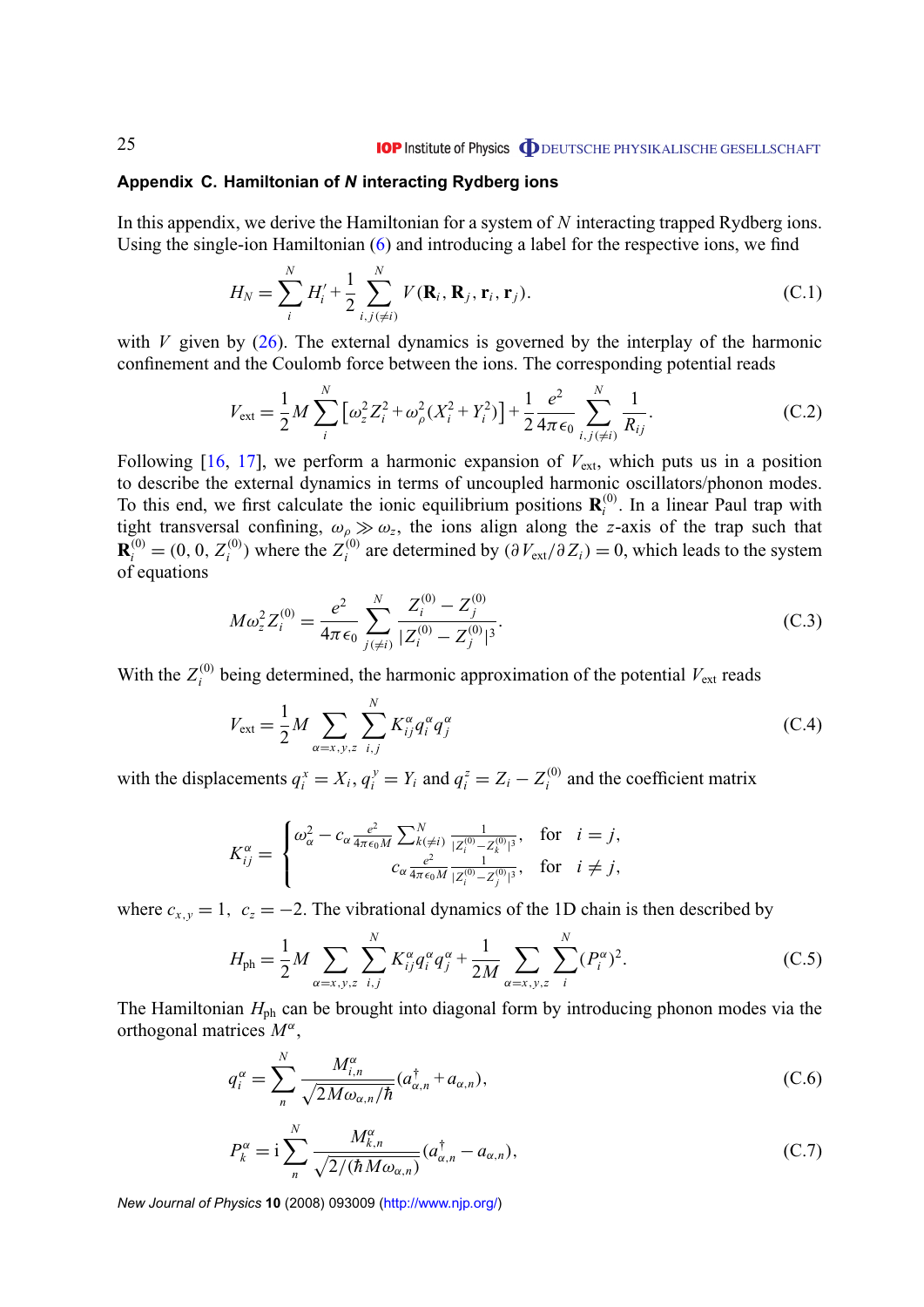$$
\sum_{i,j}^{N} M_{i,n}^{\alpha} K_{ij}^{\alpha} M_{j,m}^{\alpha} = \omega_{\alpha,n}^2 \delta_{n,m},
$$
\n(C.8)

which leads to  $(29)$  for the phonon dynamics.

We now proceed by expanding the charge–dipole, the charge–quadrupole and the dipole–dipole interaction around the equilibrium positions of the ions. The charge–quadruple and the dipole–dipole interaction can be approximated by

$$
H_{\text{eq}} = \frac{1}{2} \frac{e^2}{4\pi\epsilon_0} \sum_{i \neq j}^{N} \frac{r_i^2 - 3(\mathbf{n}_{ij} \cdot \mathbf{r}_i)^2}{2R_{ij}^3} \simeq \frac{1}{2} \frac{e^2}{4\pi\epsilon_0} \sum_{i \neq j}^{N} \frac{r_i^2 - 3z_i^2}{2|Z_i^{(0)} - Z_j^{(0)}|^3},
$$
(C.9)

$$
H_{\rm dd} = \frac{1}{2} \frac{e^2}{4\pi\epsilon_0} \sum_{i \neq j}^{N} \frac{\mathbf{r}_i \cdot \mathbf{r}_j - 3(\mathbf{n}_{ij} \cdot \mathbf{r}_i)(\mathbf{n}_{ij} \cdot \mathbf{r}_j)}{R_{ij}^3} \simeq \frac{1}{2} \frac{e^2}{4\pi\epsilon_0} \sum_{i \neq j}^{N} \frac{\mathbf{r}_i \cdot \mathbf{r}_j - 3z_i z_j}{|Z_i^{(0)} - Z_j^{(0)}|^3}.
$$
 (C.10)

The charge–quadrupole term leads to a position-dependent variation of the electric field and can be absorbed in the single-particle ion–field interaction *H*ef, which is given by [\(12\)](#page-5-0). The electronic Hamiltonian of the *i*th ion then assumes the form of [\(30\)](#page-12-0) with the ion-dependent gradient [\(31\)](#page-12-0).

In order to treat the charge–dipole coupling, we introduce the compact notation  $r_i^x$  =  $x_i$ ,  $R_i^x = X_i$ , ..., which enables us to write

$$
H_{\rm cd} = \frac{1}{2} \frac{e^2}{4\pi\epsilon_0} \sum_{i \neq j}^{N} \frac{(\mathbf{R}_i - \mathbf{R}_j)(\mathbf{r}_i - \mathbf{r}_j)}{R_{ij}^3} \n\approx \frac{1}{2} \frac{e^2}{4\pi\epsilon_0} \sum_{i \neq j}^{N} \frac{Z_i^{(0)} - Z_j^{(0)}}{|Z_i^{(0)} - Z_j^{(0)}|^3} (z_i - z_j) + \sum_{\alpha = x, y, z} \sum_{i, j(\neq i)}^{N} \frac{e^2}{4\pi\epsilon_0} \frac{1}{|Z_i^{(0)} - Z_j^{(0)}|^3} c_{\alpha} (r_i^{\alpha} - r_j^{\alpha}) q_i^{\alpha}.
$$
\n(C.11)

It turns out that by making use of the equilibrium condition  $(C.3)$ , one can combine this expression with the term  $\sum_i H_{\text{CM}-\text{el},i}$  that arises from the summation of the single-ion terms of the Hamiltonian [\(6\)](#page-4-0). The combination then includes all couplings between the internal and external dynamics. It reads

$$
H_{\text{int}-\text{ext}} = -2e\alpha\cos(\omega t)\sum_{i}^{N}[q_i^x x_i - q_i^y y_i] + \frac{1}{2}M\sum_{\alpha=x,y,z}\sum_{i,j}^{N} K_{ij}^{z}c_{\alpha}r_j^{\alpha}q_i^{\alpha}.
$$
 (C.12)

Finally, neglecting the micro-motion, the complete Hamiltonian of *N* Rydberg ions in the linear Paul trap is given by [\(29\)](#page-11-0).

#### **Appendix D. Effective dipole moment of laser-dressed ground state ions**

In this appendix, we derive the form [\(37\)](#page-18-0) of the dipole operator for laser-dressed ground state ions. The Hamiltonian for the system of five coupled electronic levels as depicted in figure [7](#page-18-0) in the rotating frame is defined by the transformation

$$
U(t) = e^{-i\omega_s t} |g_1\rangle\langle g_1| + e^{i(\omega_2 - \omega_p)t} |g_2\rangle\langle g_2|
$$
  
+ 
$$
e^{-i\omega_1 t} |n', p\rangle\langle n', p| + |n, s\rangle\langle n, s| + e^{i\omega_2 t} |n, p\rangle\langle n, p|
$$
 (D.1)

*New Journal of Physics* **10** (2008) 093009 [\(http://www.njp.org/\)](http://www.njp.org/)

<span id="page-25-0"></span>26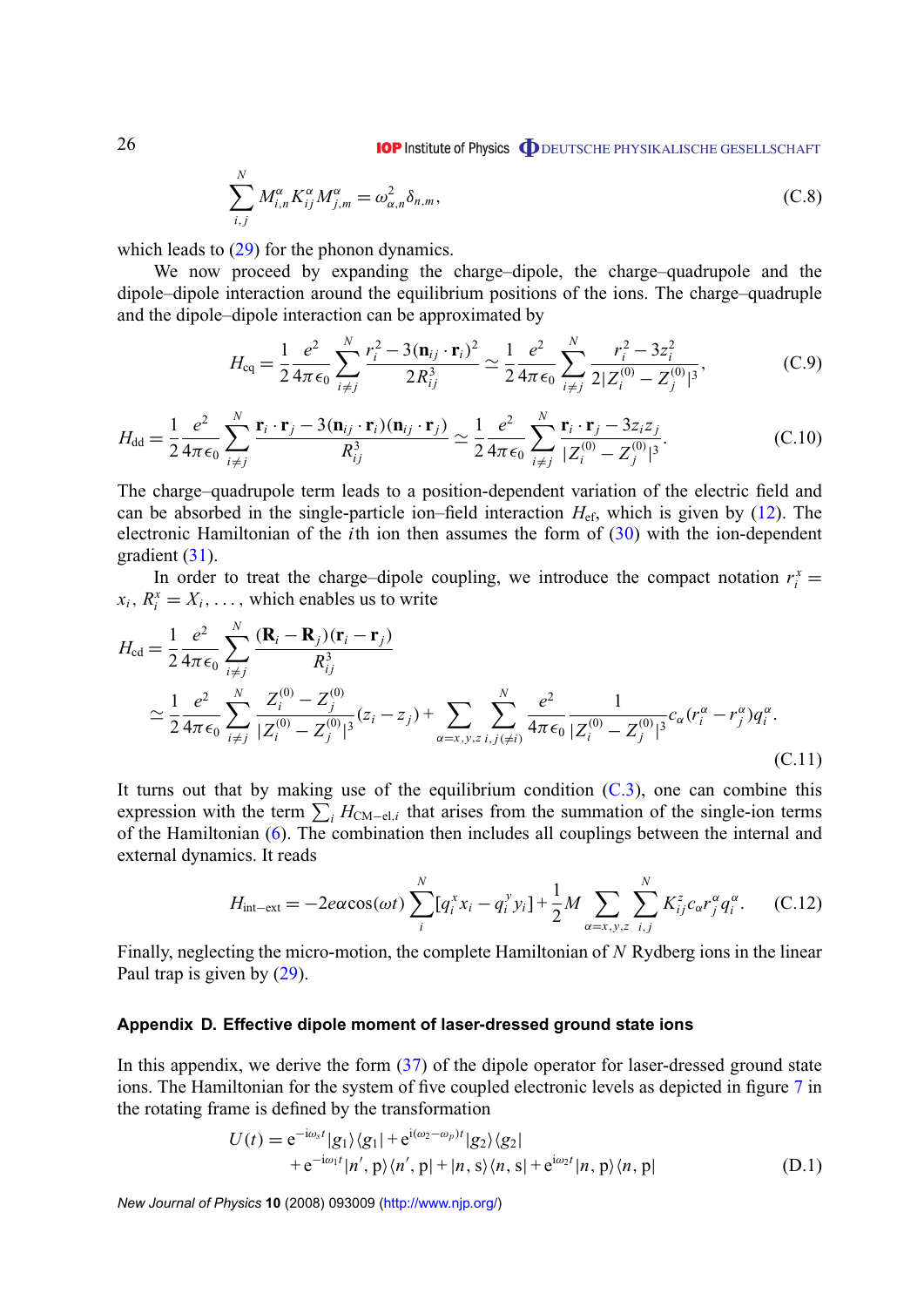<span id="page-26-0"></span>and in rotating-wave-approximation is given by  $H_{5 \text{ levels}} = H_0 + H_{\text{pert}}$ ,

$$
H_0 = \hbar \Delta_s |g_1\rangle\langle g_1| + \hbar \Delta_p |g_2\rangle\langle g_2| + \hbar \Delta_1 |n', p\rangle\langle n', p| - \hbar \Delta_2 |n, p\rangle\langle n, p|
$$
  
+  $\frac{\hbar}{2} (\Omega_1 |n', p\rangle\langle n, s| + \Omega_2 |n, s\rangle\langle n, p| + h.c.)$ , (D.2)

$$
H_{\text{pert}} = \frac{\hbar}{2} \left( \Omega_{\text{s}} |g_1\rangle \langle n, \text{s}| + \Omega_{\text{p}} |g_2\rangle \langle n, \text{p}| + \text{h.c.} \right). \tag{D.3}
$$

The MW detunings  $\Delta_{1,2}$  and Rabi frequencies  $\Omega_{1,2}$  are defined as in section [2.3,](#page-7-0) and the detunings and Rabi frequencies characterizing the two additional laser fields are given by  $\Delta_s = \omega_s - (E_{|n,s\rangle} - E_{|g_1\rangle})/\hbar$ ,  $\Delta_p = \omega_p - (E_{|n,p\rangle} - E_{|g_2\rangle})/\hbar - \Delta_2$  and  $\Omega_s$ ,  $\Omega_p$ . We assume that the near-resonant MW fields are much stronger than the two lasers such that they determine the level structure of the dressed Rydberg states. Therefore we treat the coupling to the ground states as a perturbation  $H_{\text{pert}}$  of the system. We now apply a canonical transformation to the Hamiltonian [\[62\]](#page-28-0),

$$
e^{-S}H_{\text{S levels}}e^{S} = H_0 + H_{\text{pert}} + [H_0, S] + [H_{\text{pert}}, S] + \cdots
$$
 (D.4)

Choosing *S* such that  $[H_0, S] = -H_{\text{pert}}$ , guarantees that to first order in the perturbation *H*<sub>pert</sub>, the transformed Hamiltonian is block-diagonal and that the two ground states become decoupled from the Rydberg states. The transformation yields two dressed ground states,  $|g'_1$  $\sum_{1,2}^{\prime} \rangle \simeq (1+S)|g_{1,2}\rangle,$ 

$$
|g'_{1}\rangle = |g_{1}\rangle + c_{p',1}|n',p\rangle + c_{s,1}|n,s\rangle + c_{p,1}|n,p\rangle,
$$
\n(D.5)

$$
|g_2'\rangle = |g_2\rangle + c_{p',2}|n',p\rangle + c_{s,2}|n,s\rangle + c_{p,2}|n,p\rangle
$$
 (D.6)

with

$$
\begin{pmatrix}\nc_{p',1} \\
c_{s,1} \\
c_{p,1}\n\end{pmatrix} = \gamma_s \begin{pmatrix}\n-(\Delta_s + \Delta_2)\Omega_1 \\
2(\Delta_1 - \Delta_s)(\Delta_s + \Delta_2) \\
(\Delta_1 - \Delta_s)\Omega_2\n\end{pmatrix},
$$
\n
$$
\begin{pmatrix}\nc_{p',2} \\
c_{s,2} \\
c_{p,2}\n\end{pmatrix} = \gamma_p \begin{pmatrix}\n-\Omega_1 \Omega_2 \\
2(\Delta_1 - \Delta_p)\Omega_2 \\
4(\Delta_1 - \Delta_p)\Delta_p + \Omega_1^2\n\end{pmatrix},
$$
\n(D.7)

where

$$
\gamma_{s,p} = \frac{\Omega_{s,p}}{(\Delta_{s,p} + \Delta_2)[4(\Delta_1 - \Delta_{s,p})\Delta_{s,p} + \Omega_1^2] + (\Delta_{s,p} - \Delta_1)\Omega_2^2}.
$$
 (D.8)

For the special choice of laser detunings

$$
\Delta_{\rm s} = -\Delta_2, \qquad \Delta_{\rm p} = \frac{1}{2} \left( \Delta_1 - \sqrt{\Delta_1^2 + \Omega_1^2} \right), \tag{D.9}
$$

we find

$$
\begin{pmatrix} c_{p',1} \\ c_{s,1} \\ c_{p,1} \end{pmatrix} = \begin{pmatrix} 0 \\ 0 \\ -\frac{\Omega_s}{\Omega_2} \end{pmatrix}, \qquad \begin{pmatrix} c_{p',2} \\ c_{s,2} \\ c_{p,2} \end{pmatrix} = \begin{pmatrix} \frac{\Omega_1 \Omega_p}{\Omega_2 (\Delta_1 + \sqrt{\Delta_1^2 + \Omega_1^2})} \\ -\frac{\Omega_p}{\Omega_2} \\ 0 \end{pmatrix}.
$$
 (D.10)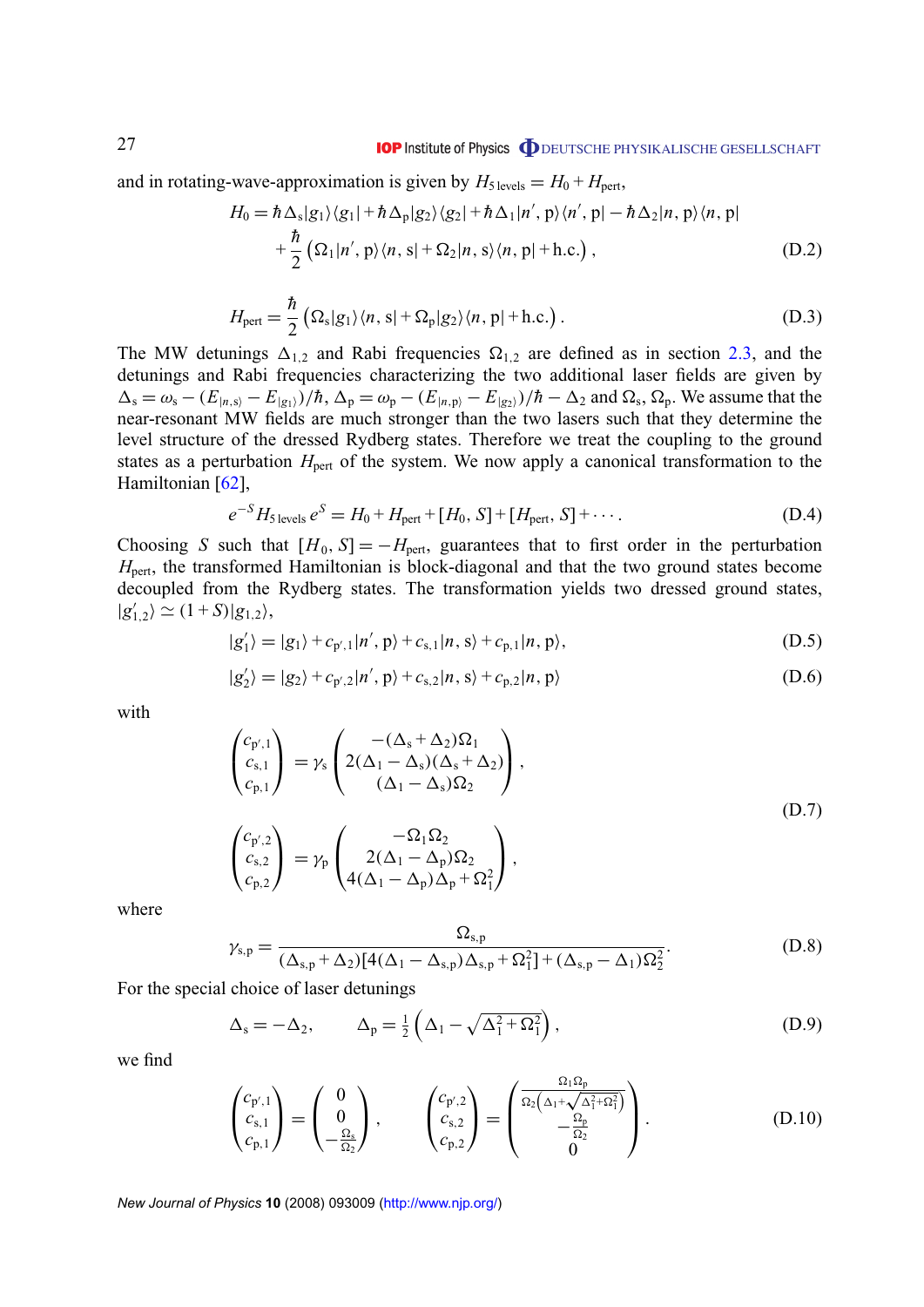<span id="page-27-0"></span>Thus, for this set of parameters, the Rydberg state  $|n, p\rangle$  is exclusively admixed to the ground state  $|g_1\rangle$ , while the second ground state obtains a small fraction of the Rydberg states  $|n\rangle$ , p) and  $|n, s\rangle$ . This implies that the dressed ground state  $|g_2\rangle$  $\langle$ <sub>2</sub>) possesses a non-vanishing dipole moment, which oscillates at the MW frequency  $\omega_1$ , and that there exists also a transition dipole matrix element between the two dressed ground states. We now identify the two dressed ground states  $|g'_1$  $\vert 1\rangle, \vert g'_{2}$  $\mathcal{L}_2$ ) with the eigenstates of the  $S_z$  spin operator along the lines of section [2.3](#page-7-0) and obtain the dipole operator [\(37\)](#page-18-0).

#### **References**

- [1] Gallagher T F 1984 *Rydberg Atoms* (Cambridge: Cambridge University Press)
- [2] Lukin M D, Fleischhauer M, Côté R, Duan L M, Jaksch D, Cirac J I and Zoller P 2001 *Phys. Rev. Lett.* **[87](http://dx.doi.org/10.1103/PhysRevLett.87.037901)** [037901](http://dx.doi.org/10.1103/PhysRevLett.87.037901)
- [3] Amthor T, Reetz-Lamour M, Westermann S, Denskat J and Weidemüller M 2007 *Phys. Rev. Lett.* **98** [023004](http://dx.doi.org/10.1103/PhysRevLett.98.023004)
- [4] Heidemann R, Raitzsch U, Bendkowsky V, Butscher B, Löw R, Santos L and Pfau T 2007 *Phys. Rev. Lett.* **[99](http://dx.doi.org/10.1103/PhysRevLett.99.163601)** [163601](http://dx.doi.org/10.1103/PhysRevLett.99.163601)
- [5] Raitzsch U, Bendkowsky V, Heidemann R, Butscher B, Löw R and Pfau T 2008 *Phys. Rev. Lett.* **100** [013002](http://dx.doi.org/10.1103/PhysRevLett.100.013002)
- [6] Heidemann R, Raitzsch U, Bendkowsky V, Butscher B, Löw R and Pfau T 2008 *Phys. Rev. Lett.* **100** [033601](http://dx.doi.org/10.1103/PhysRevLett.100.033601)
- [7] Tong D, Farooqi S M, Stanojevic J, Krishnan S, Zhang Y P, Côté R, Eyler E E and Gould P L 2004 *Phys. Rev. Lett.* **93** [063001](http://dx.doi.org/10.1103/PhysRevLett.93.063001)
- [8] Jaksch D, Cirac J I, Zoller P, Rolston S L, Côté R and Lukin M D 2000 *Phys. Rev. Lett.* **85** [2208](http://dx.doi.org/10.1103/PhysRevLett.85.2208)
- [9] Mülken O, Blumen A, Amthor T, Giese Ch, Reetz-Lamour M and Weidemüller M 2007 *Phys. Rev. Lett.* **[99](http://dx.doi.org/10.1103/PhysRevLett.99.090601)** [090601](http://dx.doi.org/10.1103/PhysRevLett.99.090601)
- [10] Olaya-Castro A, Lee Ch F, Olsen F F and Johnson N F 2008 arXiv[:0708.1159](http://arxiv.org/abs/0708.1159)
- [11] Sener M and Schulten K 2005 *Energy Harvesting Materials* ed D L Andrews (Singapore: World Scientific)
- [12] Leibfried D, Blatt R, Monroe C and Wineland D 2003 *Rev. Mod. Phys.* **75** [281](http://dx.doi.org/10.1103/RevModPhys.75.281)
- [13] Blümel R, Chen J M, Peik E, Quint W, Schleich W, Shen Y R and Walther H 1988 *Nature* **[334](http://dx.doi.org/10.1038/334309a0)** 309
- [14] Itano W M, Bollinger J J, Tan J N, Jelenkovic B, Huang X-P and Wineland D J 1998 *Science* **279** [686](http://dx.doi.org/10.1126/science.279.5351.686)
- [15] James D F V 1998 *Appl. Phys.* B **66** [181](http://dx.doi.org/10.1007/s003400050373)
- [16] Porras D and Cirac J I 2004 *Phys. Rev. Lett.* **92** [207901](http://dx.doi.org/10.1103/PhysRevLett.92.207901)
- [17] Deng X-L, Porras D and Cirac J I 2005 *Phys. Rev.* A **72** [063407](http://dx.doi.org/10.1103/PhysRevA.72.063407)
- [18] Lesanovsky I and Schmelcher P 2005 *Phys. Rev. Lett.* **95** [053001](http://dx.doi.org/10.1103/PhysRevLett.95.053001)
- [19] Hezel B, Lesanovsky I and Schmelcher P 2006 *Phys. Rev. Lett.* **97** [223001](http://dx.doi.org/10.1103/PhysRevLett.97.223001)
- [20] Djerad M T 1991 *J. Physique.* II **1** [1](http://dx.doi.org/10.1051/jp2:1991135)
- [21] Cook R J, Shankland D G and Wells A L 1985 *Phys. Rev.* A **31** [564](http://dx.doi.org/10.1103/PhysRevA.31.564)
- [22] Büchler H P, Micheli A and Zoller P 2007 *Nat. Phys.* **3** [726](http://dx.doi.org/10.1038/nphys678)
- [23] Roos C F, Monz T, Kim K, Riebe M, Häffner H, James D F V and Blatt R 2008 *Phys. Rev.* A **77** [040302](http://dx.doi.org/10.1103/PhysRevA.77.040302)
- [24] Auerbach A 1998 *Interacting Electrons and Quantum Magnetism* (Berlin: Springer)
- [25] Calarco T, Cirac J I and Zoller P 2001 *Phys. Rev.* A **63** [062304](http://dx.doi.org/10.1103/PhysRevA.63.062304)
- [26] Friedenauer A, Schmitz H, Glückert J T, Porras D and Schätz T 2008 arXiv[:0802.4072](http://arxiv.org/abs/0802.4072)
- [27] Bloch I, Dalibard J and Zwerger W 2007 arXiv[:0704.3011](http://arxiv.org/abs/0704.3011)
- [28] Lewenstein M, Sanpera A, Ahufinger V, Damski B, Sen De A and Sen U 2007 *Adv. Phys.* **56** [243](http://dx.doi.org/10.1080/00018730701223200)
- [29] Anderlini M, Lee P J, Brown B L, Sebby-Strabley J, Phillips W D and Porto J V 2007 *Nature* **[448](http://dx.doi.org/10.1038/nature06011)** 452
- [30] Trotzky S, Cheinet P, Fölling S, Feld M, Schnorrberger U, Rey A M, Polkovnikov A, Demler E A, Lukin M D and Bloch I 2008 *Science* **[319](http://dx.doi.org/10.1126/science.1150841)** 295
- [31] Kitaev A 2006 *Ann. Phys.* **[321](http://dx.doi.org/10.1016/j.aop.2005.10.005)** 2
- [32] Micheli A, Brennen G and Zoller P 2006 *Nat. Phys.* **2** [341](http://dx.doi.org/10.1038/nphys287)
- [33] Brennen G K, Micheli A and Zoller P 2007 *New J. Phys.* **9** [138](http://dx.doi.org/10.1088/1367-2630/9/5/138)
- [34] 2004 Special issue: Ultracold Polar Molecules: Formation and Collisions *Eur. Phys. J.* D **31**